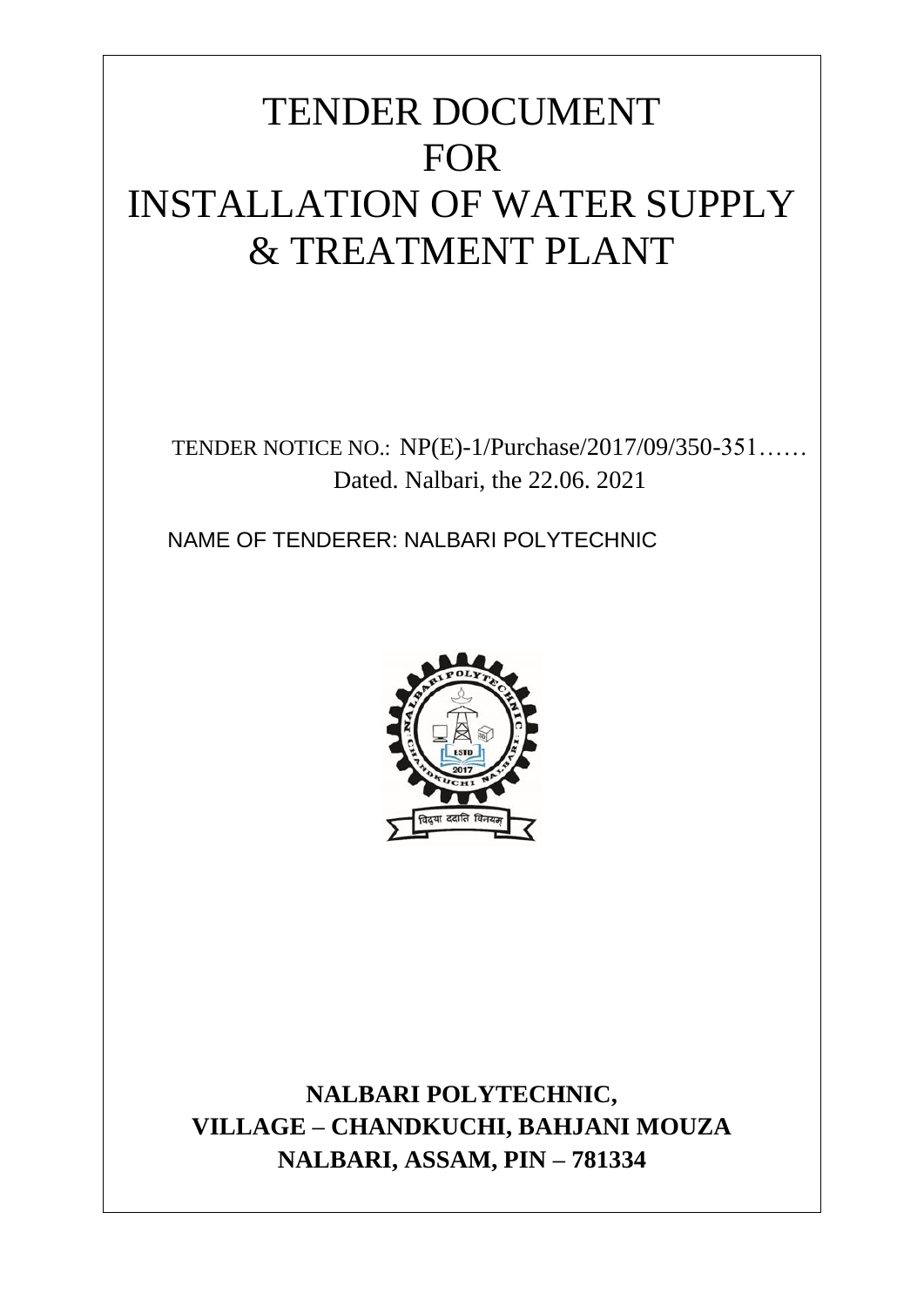# **PART-I GENERAL DETAILS**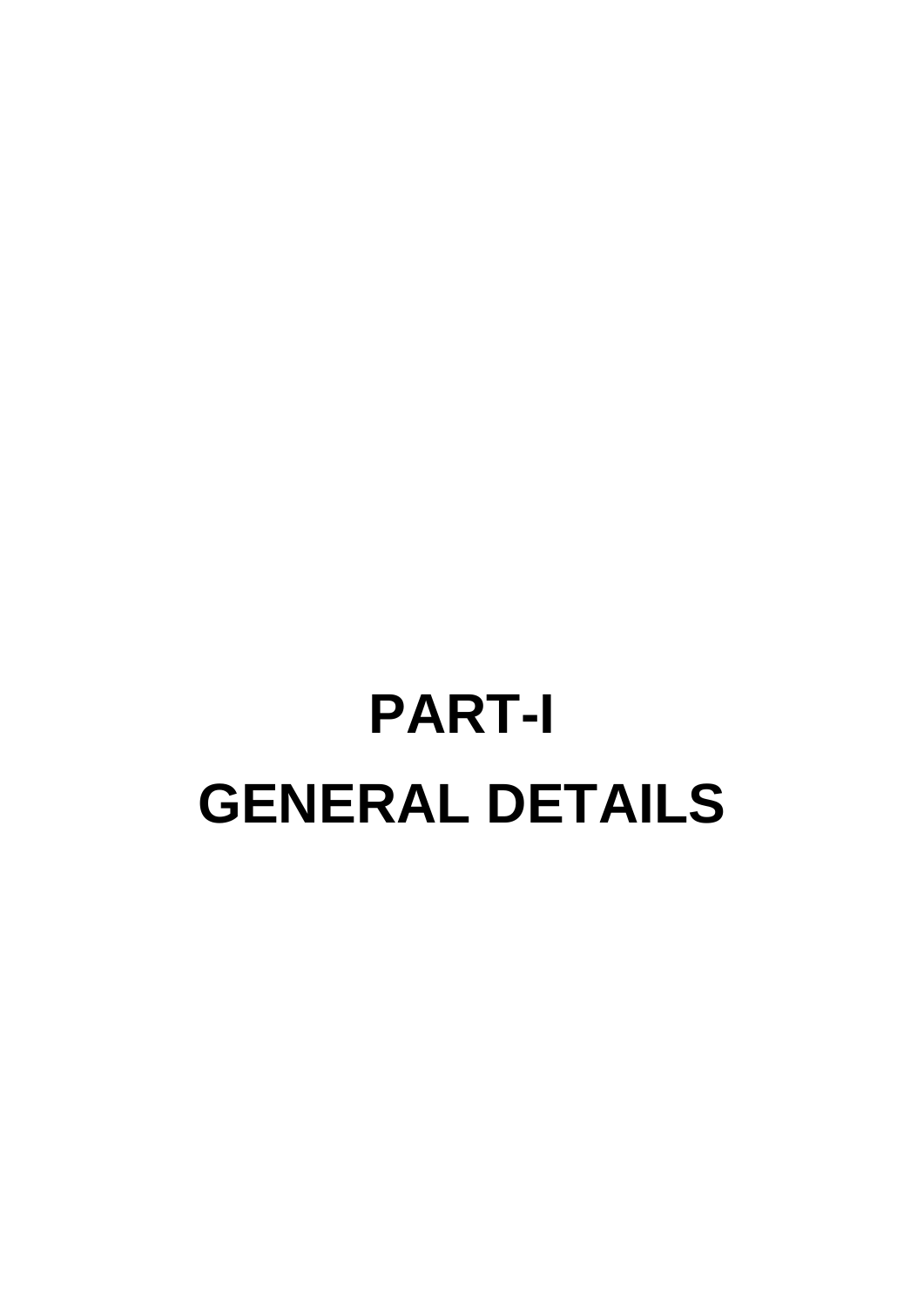

### **GOVT. OF ASSAM OFFICE OF THE PRINCIPAL::NALBARI POLYTECHNIC CHANDKUCHI, BAHAJANI MOUZA,NALBARI :: ASSAM: PIN-781334**

*[EMAIL-nalbaripolytechnic@gmail.com](mailto:EMAIL-nalbaripolytechnic@gmail.com)*

NIQ No.NP(E)-1/Purchase/2017/09/……………………..Dated. Nalbari, the 22.06.2021

### **TENDER NOTICE**

Sealed offers are invited by  $14<sup>th</sup>$  July, 2021 upto 12.00 noon for and on behalf of Nalbari Polytechnic from reputed and resourceful Contractors for the work of Installation of Water Supply & Treatment Plant at Nalbari polytechnic, Chandkuchi, Nalbari. Tender document can be purchased from office of undersigned at Nalbari polytechnic, Chandkuchi, Nalbari from 10.00 AM to 12.00 noon from  $23^{rd}$  June, 2021 to  $12^{th}$  July, 2021or can be downloaded from institution website

Corrigendum/Addendum if any to this would be loaded in our institute website.

For details log on to our website [www.nalbaripolytechnic.in](http://www.nalbaripolytechnic.in/)

The undersigned reserves all the rights to reject any or all the tenders without assigning any reason.

> Principal Nalbari Polytechnic Nalbari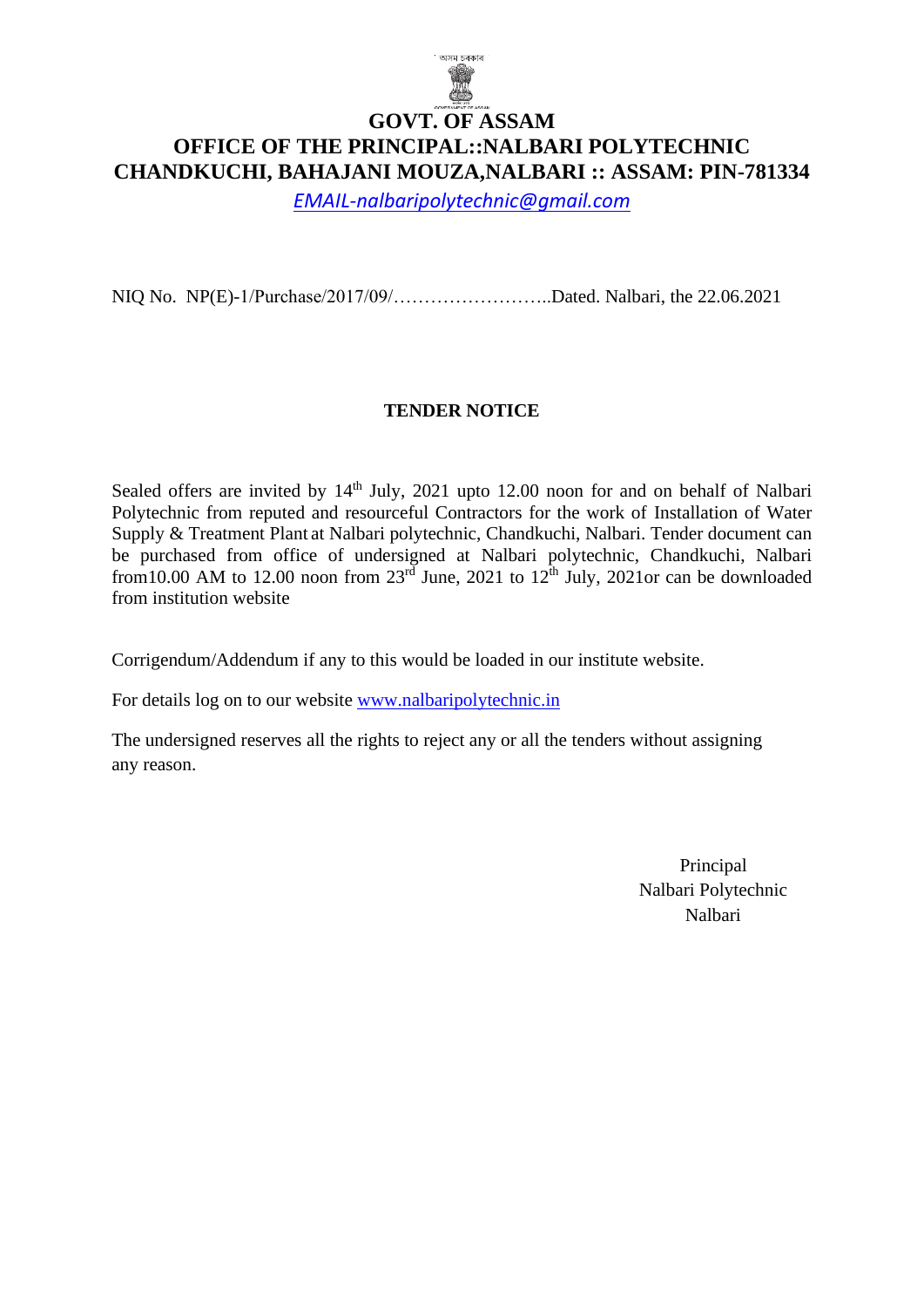FROM:- (Full name and address of the tenderer)

To,

The Principal, Nalbari Polytechnic Nalbari

Subject: - Offer in response to Tender Notice No. NP(E)-1/Purchase/2017/09/351…… Dated. Nalbari, the 22.06. 2021

Sir,

We hereby submit our offer in full compliance with terms & conditions of the attached tender in Part-I (Technical Bid) & Part-II (Financial Bid).

(Signature of Tenderer)

Seal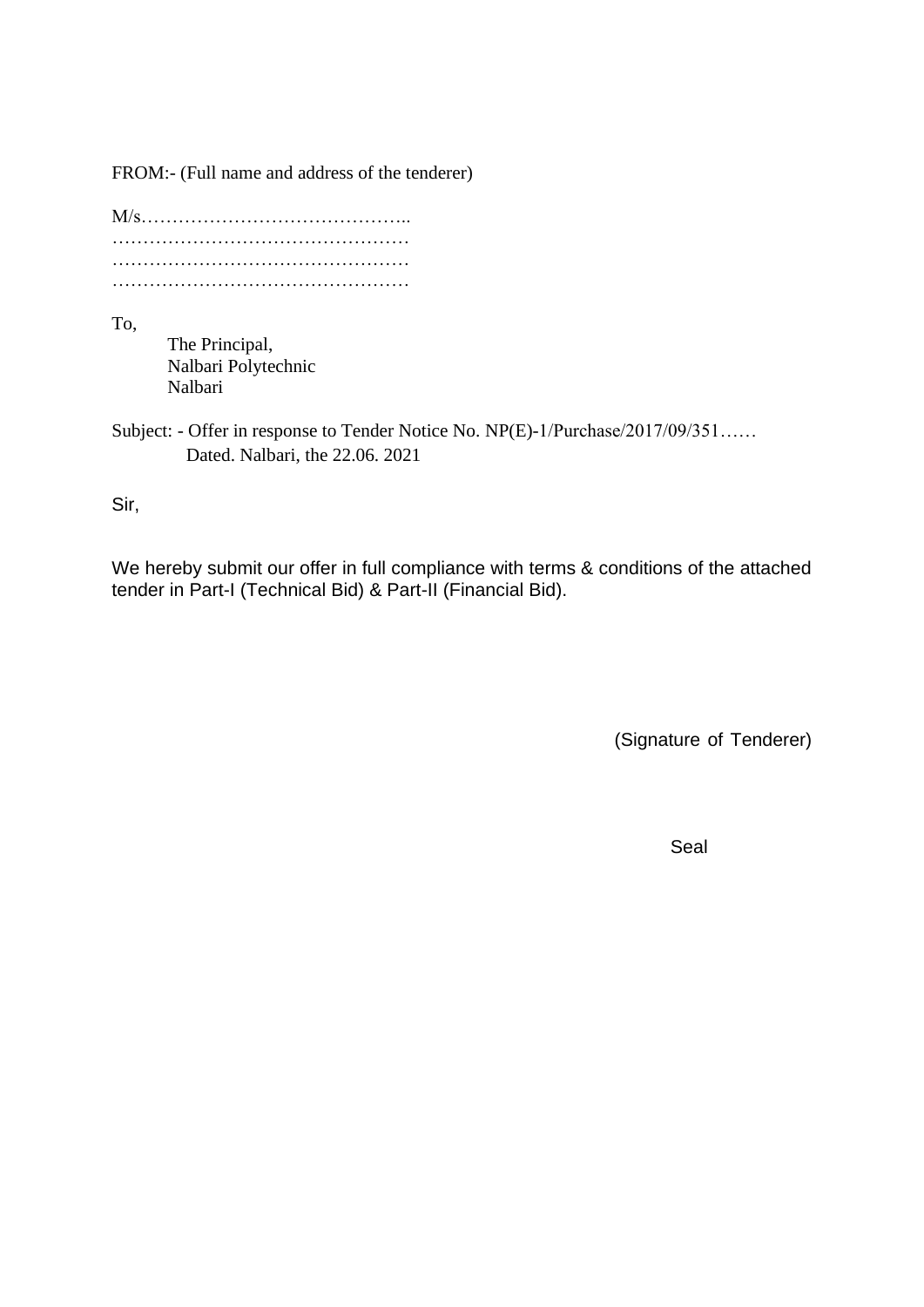### **NOTICE INVITING TENDER**

The Principal, Nalbari Polytechnic, Nalbari invites sealed tenders affixing non refundable court fee stamp of Rs. 8.25 (Rupees eight and paisa twenty five) from reputed and resourceful Contractors having EPF/Sales tax/DVAT/PAN etc. for the under mentioned works in 3 (three) envelop system:

| Name                                |   | Installation of Water Supply & Treatment Plant             |
|-------------------------------------|---|------------------------------------------------------------|
| <b>Estimated Cost</b>               |   | ₹1200000                                                   |
| <b>Earnest Money Deposit</b>        |   | 2% (1% only for the tenderer belonging to ST, SC, OBC $\&$ |
|                                     |   | UGE) of E.C                                                |
| Time Period                         |   | 3 months                                                   |
| <b>Cost of Tender Document</b>      | ÷ | ₹ 500.00                                                   |
| Date and time of Pre-Bid            |   | Date: $07th$ July, 2021, Time: 11:00 hrs.                  |
| Meeting                             |   |                                                            |
| Last Date of Submission             |   | $14th$ July, 2021 upto 12.00 Noon                          |
| Date of Opening of Technical<br>Bid |   | $14th$ July, 2021 at 1-15 pm                               |
| Place of opening of tender          | ÷ | Board Room of Nalbari Polytechnic                          |

• Separate envelope(s) should be superscribed as "EMD", "Technical Bid" and "Price Bid".

• Tender document may be obtained from the office of the undersigned between 10.00 AM to 12.00 noon from  $23^{\text{rd}}$  June,  $2021$  to  $12^{\text{th}}$  July,  $2021$ .

• The tender document can also be downloaded from our website [www.nalbarip](http://www.nalbari/)olytechnic.in and the requisite fee shall be paid by demand draft in favour of **AICTE Special Scheme Nalbari Polytechnic** payable at SBI, Nalbari along with submission of tender in a separate envelope marked cost of tender form without which the tender submitted will not be entertained.

• Tender without requisite EMD & Tender fee shall be rejected out rightly.

• The date of opening of Price Bid will be intimated to the qualified agencies separately if not opened on the same day.

• The undersigned reserves all the rights to reject any or all the tenders without assigning any reason.

• The tender documents shall also be uploaded in Institute Portal.

Principal Nalbari Polytechnic Nalbari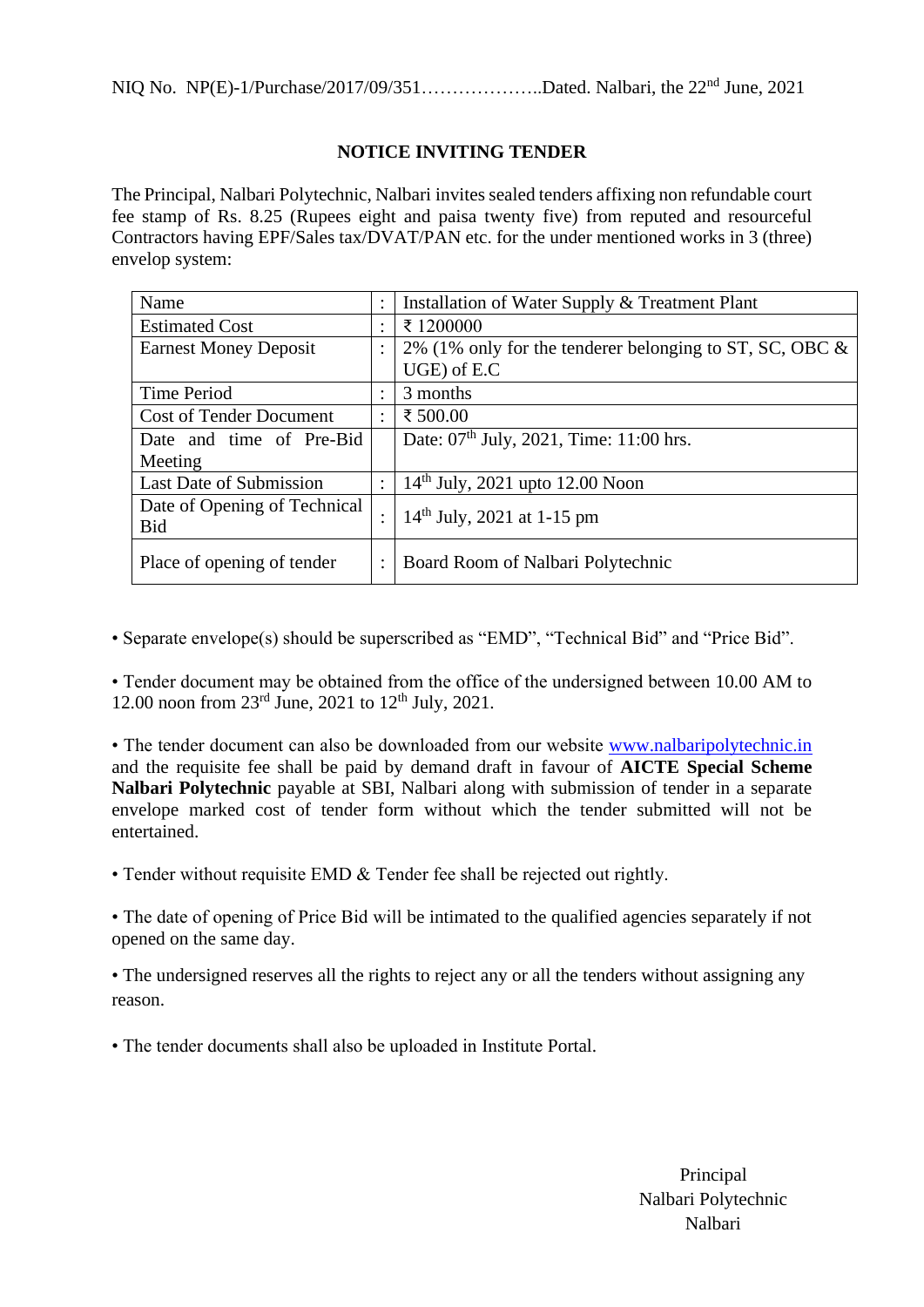### **GENERAL PARTICULARS OF TENDERER**

| Sl.            | <b>Particulars</b>                                                                                                                                                                                         | <b>Details</b> |
|----------------|------------------------------------------------------------------------------------------------------------------------------------------------------------------------------------------------------------|----------------|
| $\mathbf{1}$   | Name of Tenderer                                                                                                                                                                                           |                |
| $\overline{2}$ | <b>Postal Address</b>                                                                                                                                                                                      |                |
| 3              | E-mail                                                                                                                                                                                                     |                |
| $\overline{4}$ | Telephone No.                                                                                                                                                                                              |                |
| 5              | Name, designation & contact<br>number of the representative of<br>tenderer to whom<br>the<br>all<br>references shall be made.                                                                              |                |
| 6              | Nature of the firm (Individual/<br>Partnership/Consortium/ Pvt.<br>Ltd/Public Ltd. Co. /Public<br>Sector etc.) Attach attested copy<br>of Registration & Partnership<br>deed/Memorandum of<br>Association. |                |
| $\tau$         | Amount and particulars of the<br>earnest money deposited.                                                                                                                                                  |                |
| 8              | Annual Turnover for last three<br>years (Attach balance sheets<br>from CA in this regard)                                                                                                                  |                |
| 9              | address of<br>and<br>Name<br>the<br>Indian/foreign collaboration if<br>any.                                                                                                                                |                |
| 10             | <b>GSTN Registration no. (Copies</b><br>of Registration Certificates to be<br>enclosed)                                                                                                                    |                |
| 11             | Has the tenderer/firm ever been<br>debarred by any institution for<br>undertaking any work?                                                                                                                |                |
| 12             | Any other information attached<br>by the tenderer (Details and<br>Annexure / page no. where its<br>enclosed)                                                                                               |                |

Tenderers are requested to give their full particulars and legal and financial status.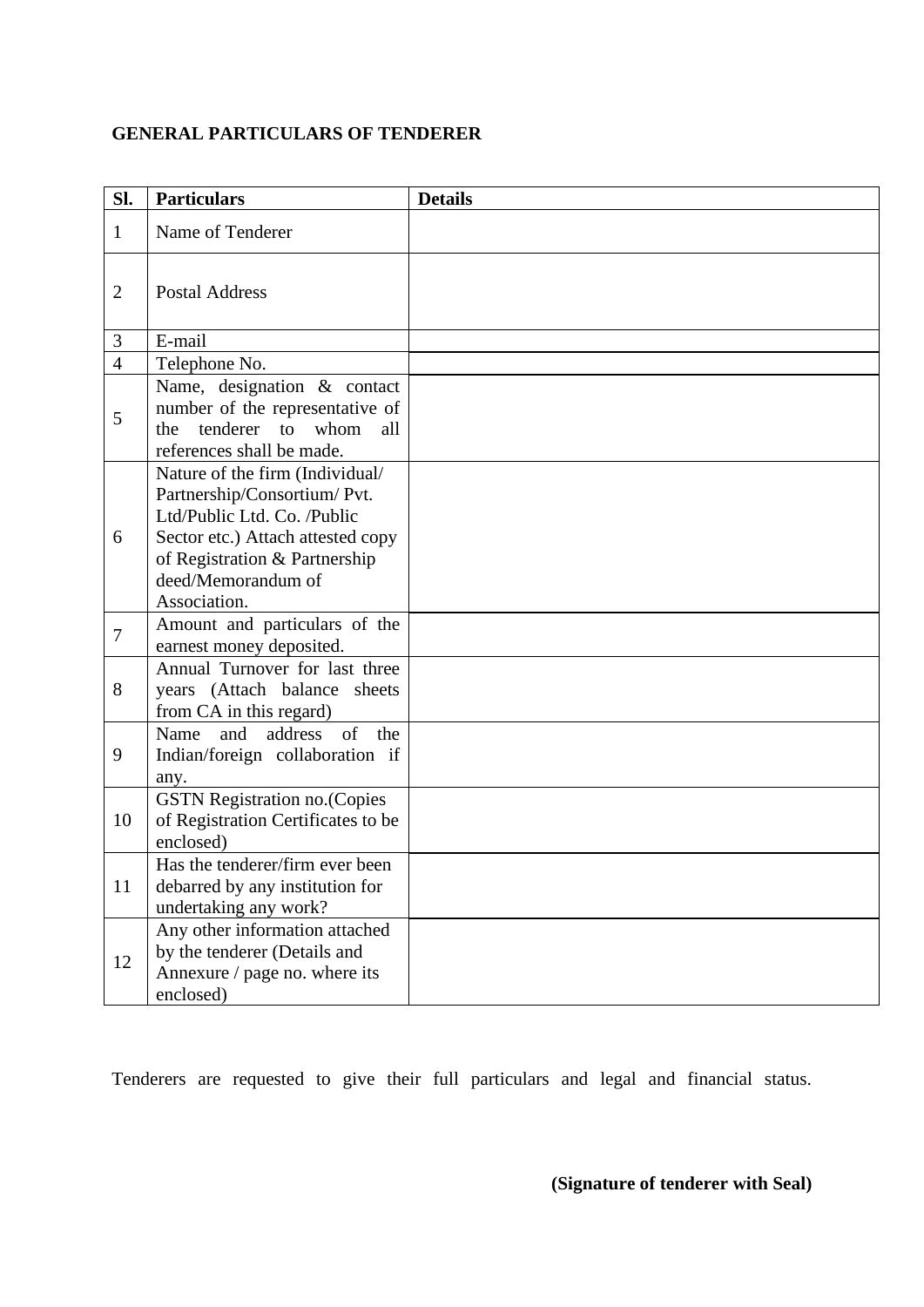### **DECLARATION BY THE TENDERER**

I/We……………………………………………………………………………………………. (Hereinafter referred to as Tenderer) being desirous of tendering for the work, under this tender and having fully understood the nature of the work and having carefully noted all the terms and conditions, specifications etc. as mentioned in the tender document do hereby declare that-

1. The tenderer is fully aware of all the requirements of the tender document and agrees with all provisions of the tender document and accepts all risks, responsibilities and obligations directly or indirectly connected with the performance of the tender.

2. The tenderer is fully aware of all the relevant information for proper execution of the proposed work, with respect to the proposed place of works/ site, its local environment, approach road and connectivity etc. and is well acquainted with actual and other prevailing working conditions, availability of required materials and labour etc. at site.

3. The tenderer is capable of executing and completing the work as required in the tender and is financially solvent and sound to execute the tendered work. The tenderer is sufficiently experienced and competent to perform the contract to the satisfaction of Institution, IIT Guwahati and AICTE. The tenderer gives the assurance to execute the tendered work as per specifications, terms and conditions of the tender on award of work.

4. The tenderer has no collusion with other tenderers, any employee of or with any other person or firm in the preparation of the tender.

5. The tenderer has not been influenced by any statement or promises by The Institution or IIT Guwahati or AICTE or any of its employees but only by the tender document.

6. The tenderer is familiar with all general and special laws, acts, ordinances, rules and regulations of the Municipal, District, State and Central Government that may affect the work, its performance or personnel employed therein.

7. The tenderer has never been debarred from similar type of work by any Government undertaking/Department. (An undertaking on Stamp paper in this regard shall be submitted)

8. The tenderer accepts that the earnest money may be absolutely forfeited by The Institution if the tenderer fails to sign the contract or to undertake the work within stipulated time.

9. This offer shall remain valid for acceptance for 60 (Sixty) days from the proposed date of opening of the Technical Bid.

10. All the information and the statements submitted with the tender are true.

(Signature of Tenderer)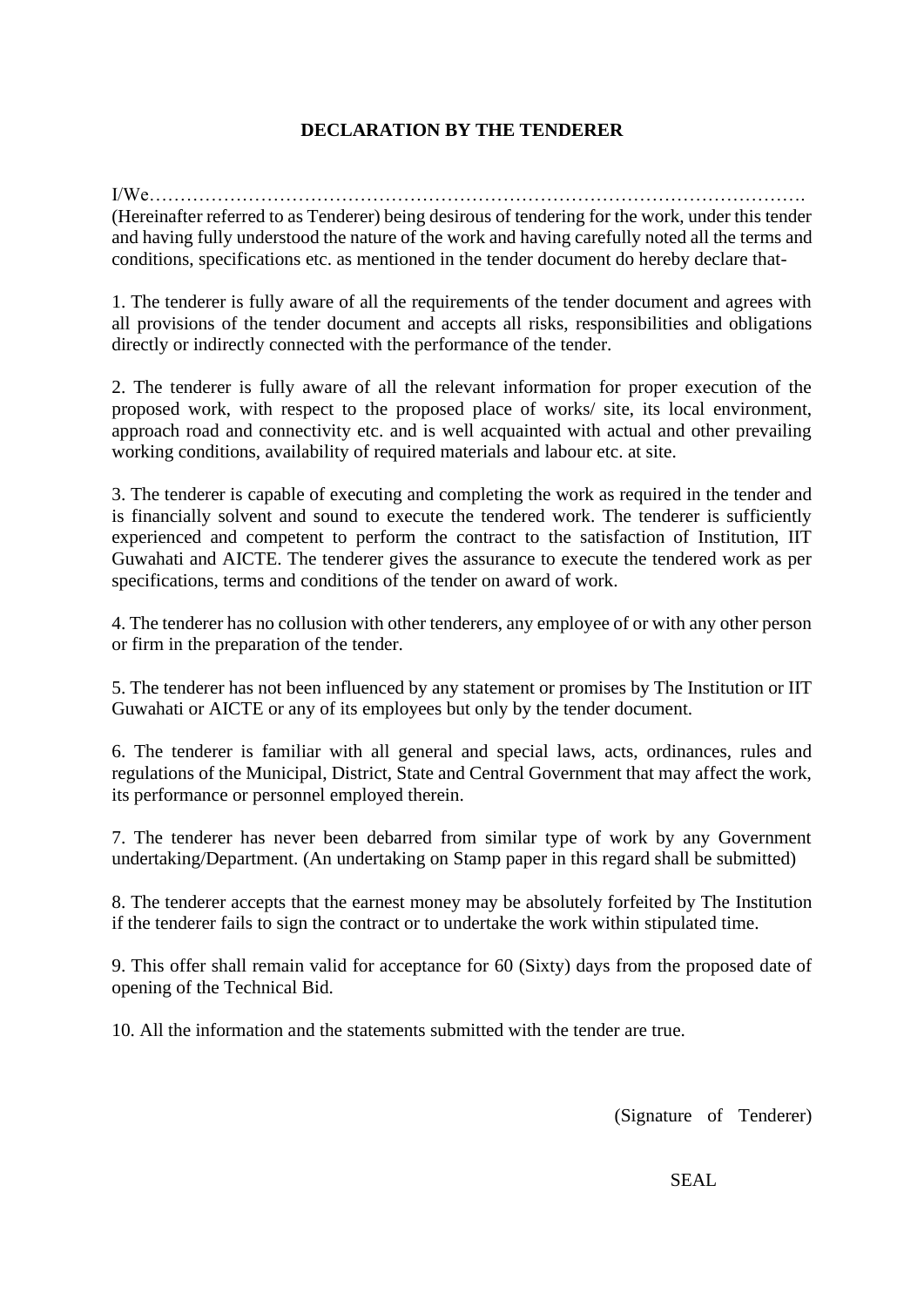# **PART-2 INSTRUCTIONS TO TENDERERS**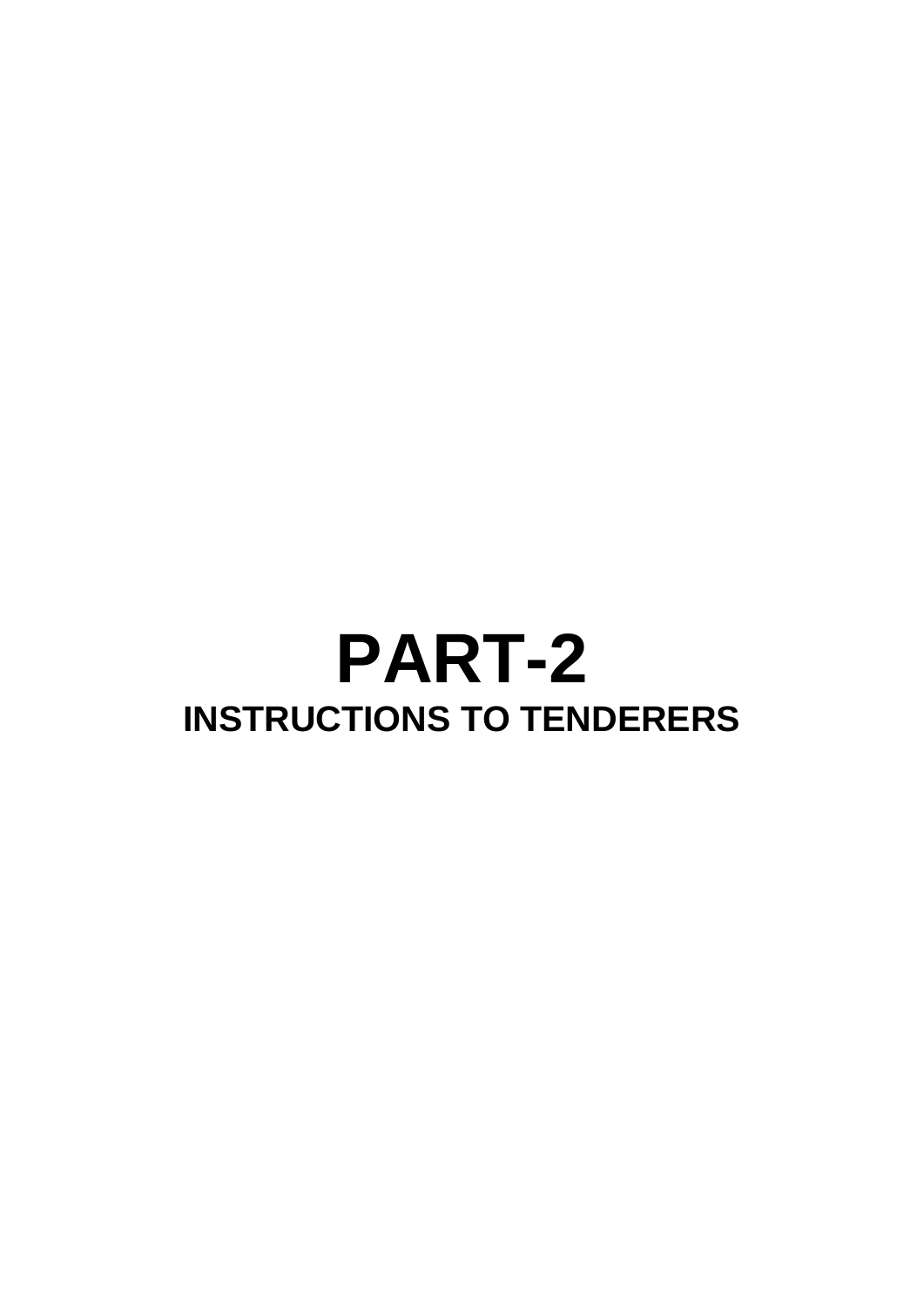### **SECTION 1: Instruction for Tenderers**

- a. The details of work to be carried out and its scope is given in the "Notice Inviting Tender" which also indicate a brief description of the project where work is to be executed. The tenderers are advised to study the same carefully before tendering and they shall be deemed to have fully acquainted themselves with the same.
- b. The tenderers, in their own interest, are also advised to inspect and examine the site and its surroundings and satisfy themselves, before submitting their tenders, in respect of the site conditions including, but not restricting to, the following which may influence or effect the work or cost thereof under the contract.

a) Site conditions including access to the site, existing and required roads and other means of transport/communication for use by him in connection with the work.

b) All other information pertaining to and needed for the work including information as to the risks, contingencies and other circumstances which may influence or effect the work or the cost hereof under this contract.

c) The tenderers should note and bear in mind that the institute shall bear no responsibility for the lack of acquaintance of the site and other conditions or any information relating thereto, on their part. The consequences of the lack of any knowledge, as aforesaid, on the part of the tenderer shall be at their risk and cost and no charges or claims whatsoever consequent upon the lack of any information, knowledge of understanding shall be entertained or payable by the institute.

- c. The offer should be valid for 60(Sixty) days from the date of opening of the tender.
- d. The tender should be submitted in the prescribed form and the same should be signed properly as laid down here under: -

a) If the tender is submitted by an individual, it shall be signed by the proprietor above his full name and full name of his firm with its current business address.

b) If the tender is submitted by a firm in partnership, it shall be signed by all the partners of the firm above their full name and current business addresses, or by a partner holding the power of attorney of the firm by signing the tender in which case a certified copy of the power of attorney shall accompany the tender. A certified copy of the partnership deed and current business address of all the partners of the firm shall accompany the tenders.

c) If the tender is submitted by a limited company or a limited Corporation, it shall be signed by a duly authorized person holding the power of attorney for signing the tender in which case a certified copy of the power of attorney shall accompany the tender. Such limited company or corporation may be required to furnish satisfactory evidence of its existence before the existence before signature.

d) All witnesses and sureties shall be persons of status and their full names, occupation and addresses shall be stated below their signatures. All signatures affixed on each page in the tender will be dated.

e) The tender for the works shall not be witnessed by a tenderer or tenderers who himself/themselves has/have tendered or who may and has/have tendered for the same works. Failure to observe this condition shall render the tender of the tenderer tendering as well as of the witnessing the tender liable to rejection.

e. (a) If during the tender validity period, the tenderer withdraws his tender the earnest money deposit shall be forfeited.

(b) The earnest money deposit will be returned to the unsuccessful tenderers after expiry of validity period or on finalization of tender whichever is earlier.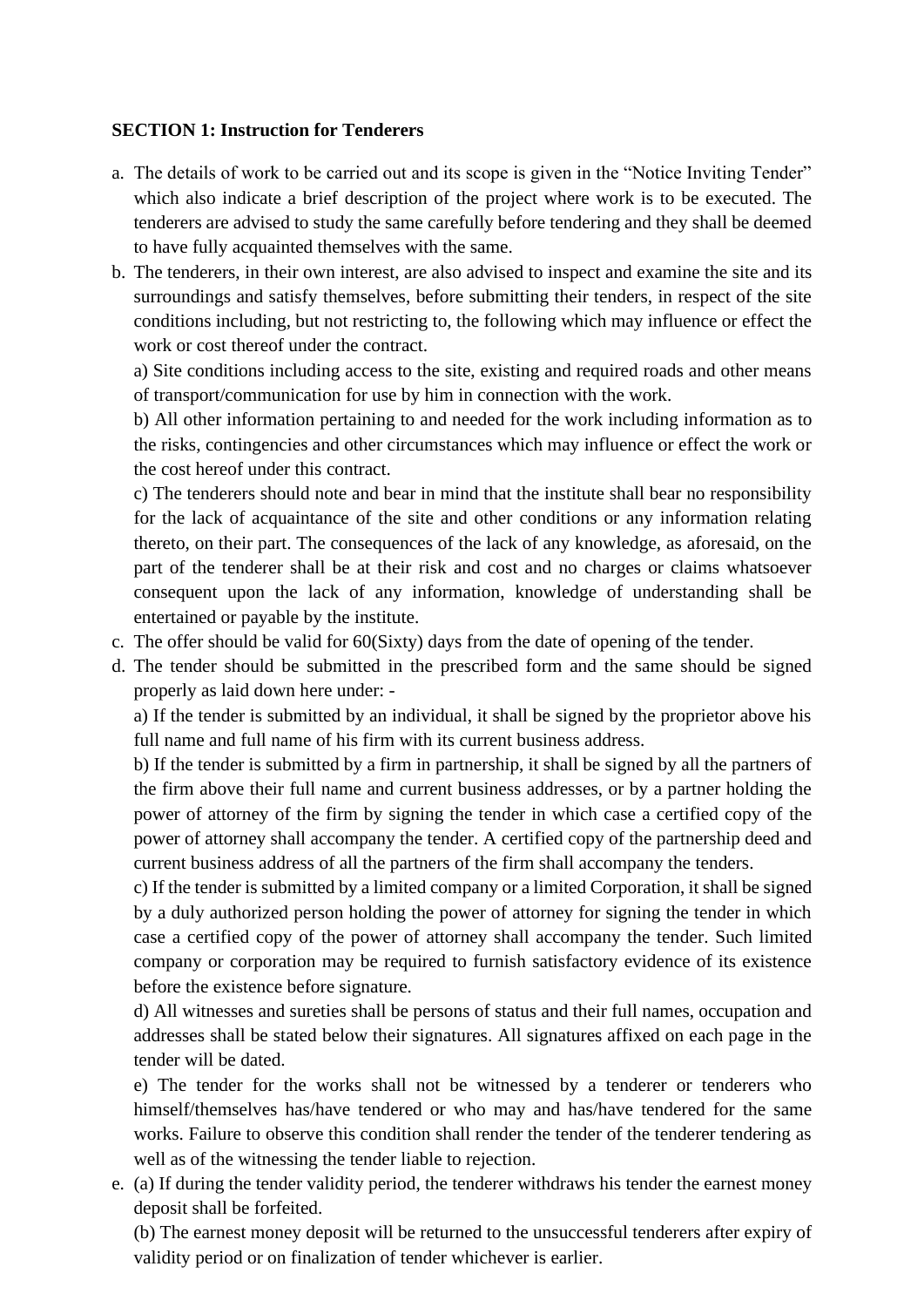- f. The rates shall be written both in words and in figures. Tenderer shall also show the total of each item, the total of each schedule and the grand total of the whole contract, corrections, if any, shall be made by crossing out, initialling, dating and rewriting. In case of conflict between the figures and words in the rates, the later shall prevail.
- g. The corporation shall have the right of rejecting all or any of the tenders and split the work between two or more parties or may reduce the scope of work and also will not be bound to accept the lowest or any other tender and the Corporation's decision in this regard shall be final and binding on all tenderers.
- h. Tenders will be opened in the presence of tenderers who may be present at the time of opening of tender. Corporation's Officers will on opening of tender of the absentee tenderer, prepares a statement of the attested and unattested corrections in the tender over their signatures. Such a list shall then be binding on the absentee tenderer.
- i. The tenderers shall not be entitled during the period of validity of their offers, to revoke or withdraw their tenders or vary any terms in regard thereof without the consent of the institute in writing. Tenderer shall get his earnest money paid along with the tender forfeited for any violation of this clause.
- j. If the tenderer fails to commence the work given in the scope of work within 02 days from the date of issue of written order to commence the work, the institute shall have a right to forfeit the earnest money deposited by the tenderer absolutely without prejudice to other rights and remedies available.
- k. The "Notice Inviting Tender" and this "Instructions for Tenderer" shall form part of the Tender Documents.
- l. Any addendum/corrigendum issued before the date of opening of tender will form part of tender documents.
- m.Intending tenderers should visit the site, satisfy themselves regarding the site conditions, location of site, access roads to the site and collect all relevant information required before tendering for the work, tenderer shall be deemed to have full knowledge of the site, specifications and no excuse as regard to wand of information or clarification shall be considered after the tender has been received.

 $Dated:$ 

Signature of the Contractor

Witness :

1.

2.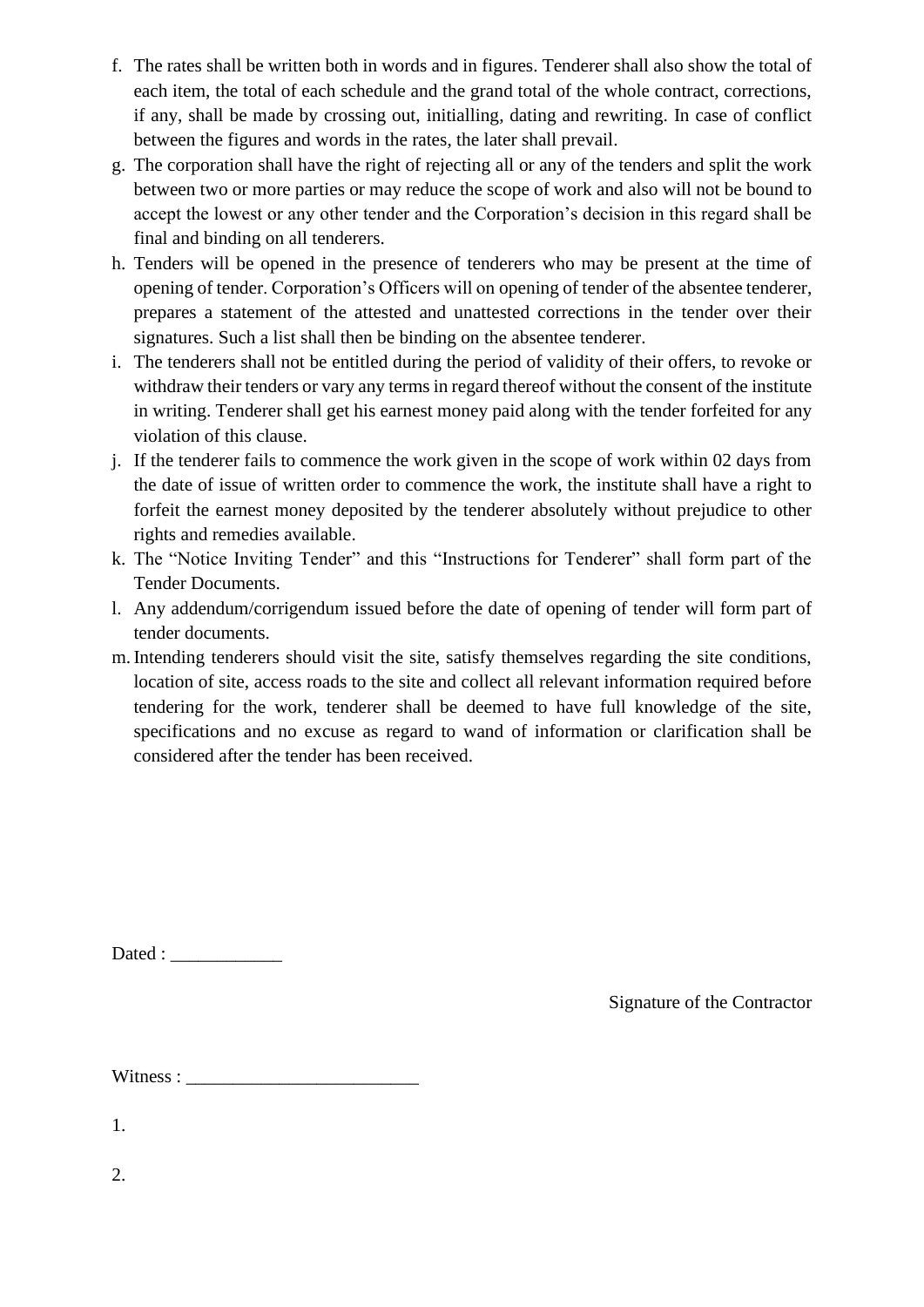### **SECTION 2: Criteria for Technical & Financial Qualifications: -**

- **a.** The yearly turnover of the agency should not be less than Rs. 15 lakhs (Rs. Fifteen lakhs) during the last three years ending 31st March of the previous year. Copy of balance sheet needs to be enclosed.
- **b.** The agency who have earlier worked with govt. department/ PSU's would be preferred. If worked in private sector TDS certificate may be attached
- **c.** The agency should have independent EPF code No. or should demonstrate its willingness to obtain the same after the award of work.
- **d.** The agency should have a valid sale tax, service tax, PAN, & DVAT registration No.
- **e.** The agency should have sufficient & qualified/ experienced technical man power resources. List of such personal be supplied along with the details of their qualification & experience.
- **f.** The agency should have solvency limit more than Rs. 10 lakhs (Rs. Ten lakhs)
- **g.** The agency must have successfully completed/executed single work for an amount not less than Rs. 20 lakhs (Rs. twenty lakhs), two works for an amount not less than Rs. 15 lakhs (Rs. Fifteen lakhs) and three works for an amount not less than Rs. 10 lakhs (Rs. Ten lakhs) of similar nature. The copy of supporting documents needs to be enclosed.
- **h.** Earnest money must accompany with the tender and the same should only be deposited in the form of a DD from any nationalized bank/ Scheduled bank in favour of **AICTE Special Scheme Nalbari Polytechnic** Payable at SBI, Nalbari. Tender not accompanied by earnest money shall be rejected. Earnest money in any other form is not acceptable.
- **i.** The rates shall be written both in words and in figures. The tenderer shall also show the total of each item, the total of each schedule and the grand total of the whole contract. Corrections, if any, shall be made by crossing out, initialling, dating and rewriting. In case of conflict between the figures and words in the rates, the later shall prevail.
- **j.** Original Equipment Manufacturers having manufacturing facility in India. The manufacturing facility should include Fabrication, assembly as well as "FAT-factory acceptance testing" run at the same premises.
- **k.** Contractor should have experience of supply of Drinking water treatment plants with the govt. The plants supplied should be RO & UF based technology one same plants.
- **l.** Only the firms having suitable infrastructure may apply giving Company's detailed profile, latest ITCC or Copies of latest Income Tax Return and proof of having done the work and giving address, telephone numbers along with performance certificate from their clients, copy of Sales Tax Registration Certificate and works Contract Tax Certificate 1985 (Form II, Rule 4(1), Financial statements for the last three financial years and latest solvency certificate-Not more than 12 months old of any Nationalized Bank/ Scheduled Bank.
- **m.**The above stated requirements are compulsory to be fulfilled by the tenderer and Tendering Authority may also ask for any additional information as may be deemed necessary in public interest.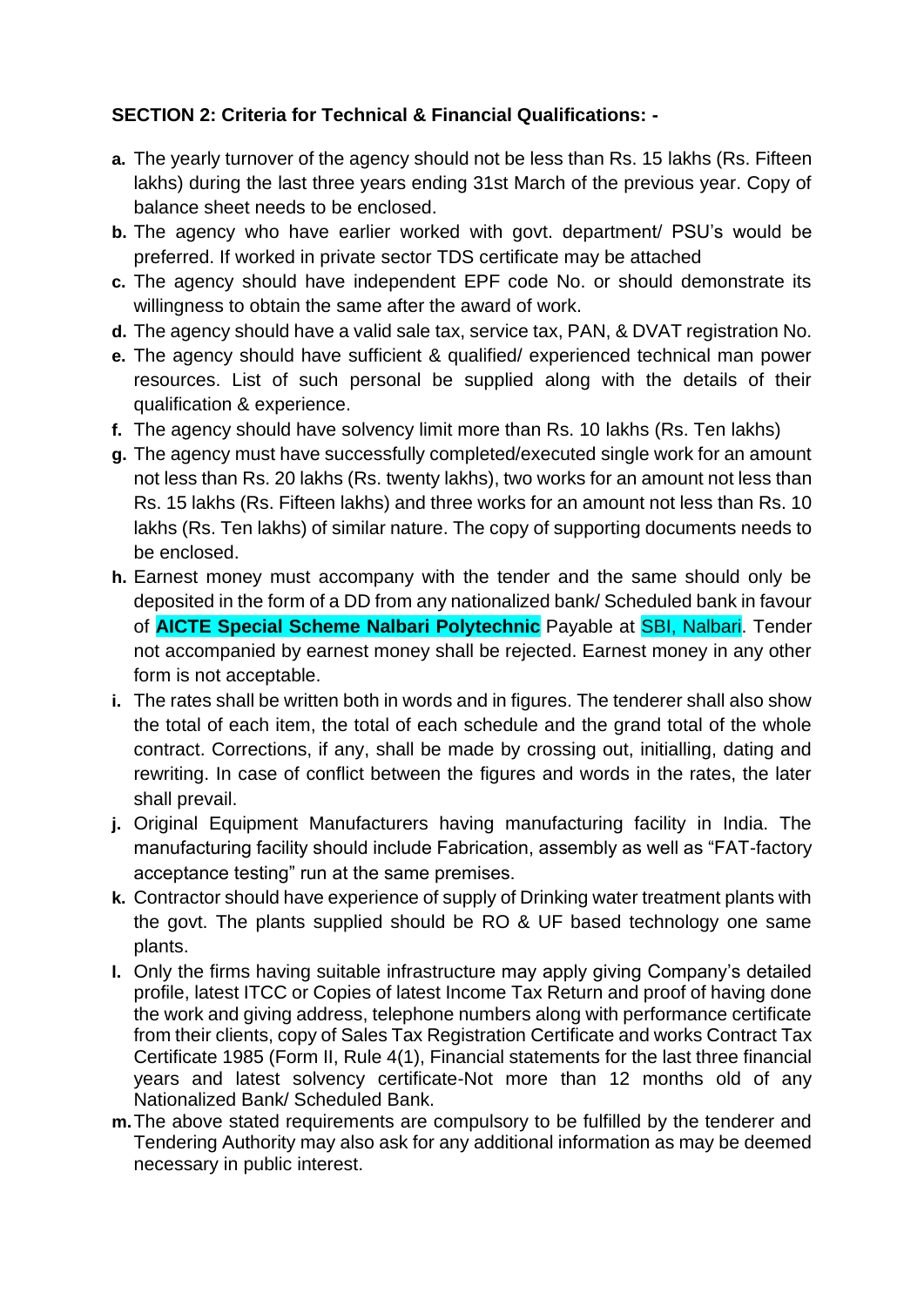### **SECTION 3: General Conditions of Contract: Interpretation & Definition**

- 1. The contractor shall take necessary steps to ensure that all persons employed on any work in connection with this contract have noticed that the **India Official Secrets Act, 1923 (XIX** of 1923) applies to them and shall continue to apply even after the execution of such work under the contract.
- 2. **Works to be carried out: -** The work to be carried out under the contract shall, except as otherwise provided in these conditions, include all labour, materials, tools, plant, equipment, and transport which may be required in preparation of and for and in the full and entire execution and completion of the works. The descriptions given in the Schedule of Quantities shall, unless otherwise stated, be held to include wastage on materials, carriage and cartage, carrying in return of empties, posting, setting, fitting and fixing in position and all other labour necessary in and for the full and entire execution and completion as aforesaid in accordance with good practice and recognized principles.
- 3. **Discrepancies and adjustment of errors: -** The several documents forming the contract are to be taken as mutually explanatory of one another.
- 4. All compensation or other sums of money payable by the contractor under the terms of this contract or any other contract or any other account whatsoever may be deducted from or paid by the sale of a sufficient part of his security deposit or from any sums which may be due or may become due to the contractor by corporation on any account whatsoever and in the event of his security deposit being reduced by reasons of such deduction or sale as aforesaid, the contractor shall within fourteen days of receipt of notice of demand from the Authority of the institute make good the deficit.

4.1 **Refund of security deposit: -** The amount deducted on account of 10% (ten) security deposit from this bill shall only be refunded to the contractor after all the defects pointed out to the contractor during maintenance period get rectified or after the payment of final bill whichever is later.

4.2 No interest shall be payable to the contractor against the Security Deposit furnished/recovered from the contractor, by the Corporation.

#### **5. MATERIALS:**

A) The Contractor shall at his own expenses, provide all materials required for the work.

i) All material to be provided by the contractor shall be in conformity with the specifications laid down in the contract and the contractor shall, if requested by the Authority of the Institute, furnish proof to the satisfaction of Authority that the materials so comply.

ii) The Contractor shall at his own expenses and without delay supply to the Authority of the Institute samples of materials proposed to be used in the works. The Authority of the Institute shall within seven days of supply of samples or within such further period as he may require intimate to the contractor in writing, whether samples are approved by him or not. If samples are not approved, the sub-contractor shall forthwith arrange to supply to the Authority of the Institute for his approval fresh samples complying with the specification laid down in the contract.

iii) Authority of the Institute shall have full powers to require removal of any or all of the materials brought to site by the Contractor which are not in accordance with the contract specifications or do not conform in character or quality to samples approved by him. In case of default on the part of the contractor in removing rejected materials the Authority of the Institute shall be at liberty to have them removed by other means. The Authority of the Institute shall have full powers to procure other proper materials to be substituted for rejected materials and in the event of the contractor refusing to comply, be may cause the same to be supplied by other means. All costs, which may attend upon such removal and/or substitution, shall be borne by the Contractor.

iv) Subject as hereinafter provided in condition all charges on account of octroi, terminal or sales tax and other duties on materials obtained for the works from any source (excluding materials supplied by the corporation) shall be borne by the contractor.

B. General: - Materials required for the works, whether brought by the contractor or supplied by the Corporation, shall be stored by the contractor only at places approved by the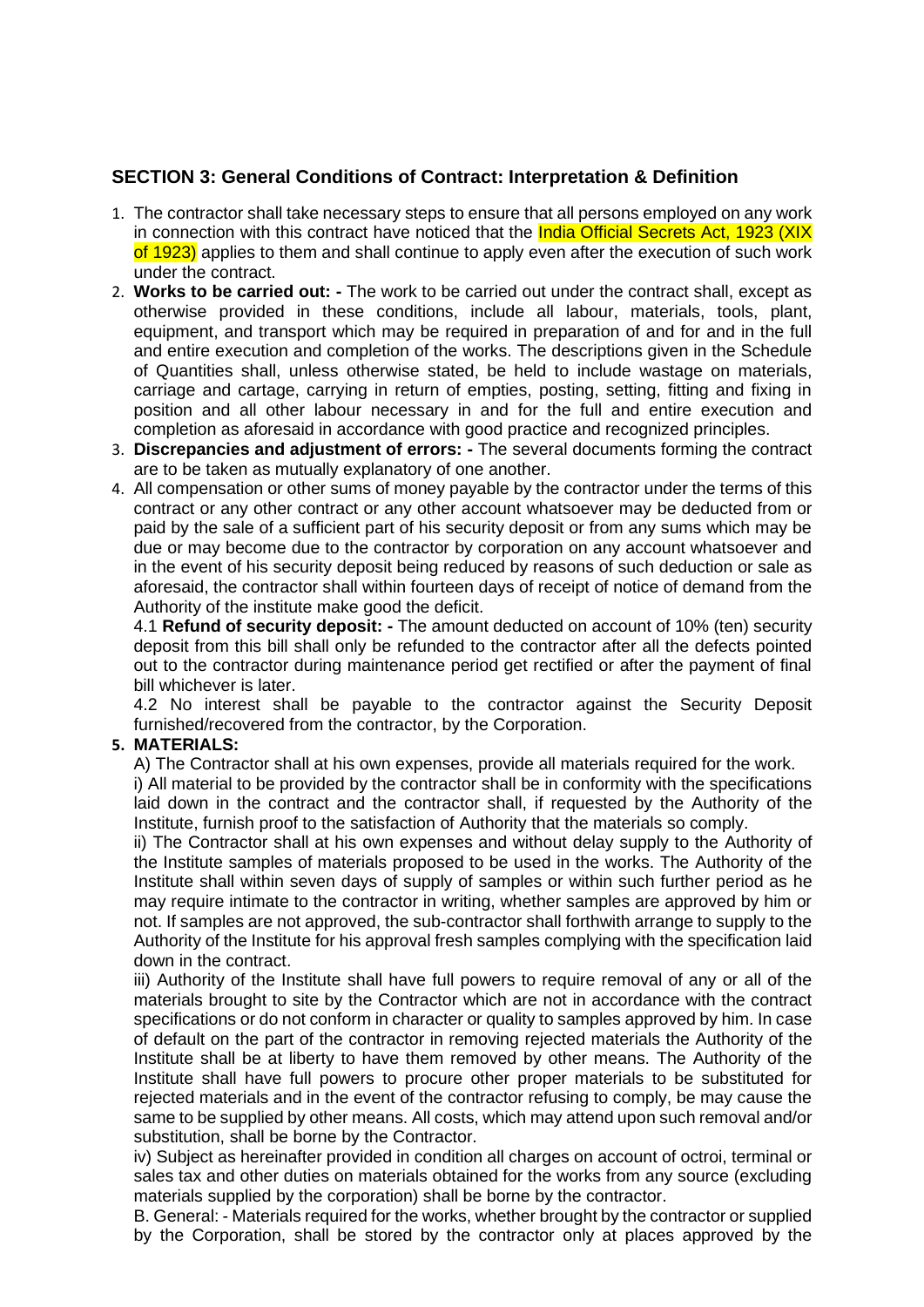Engineer-in-charge, storage and safe custody of material shall be the responsibility of the contractor.

I) Corporation officials concerned with the contract shall be entitled at any time to inspect and examine any materials intended to be used in or on the works, either on the site or at factory or workshop or other place(s) where such materials are assembled, fabricated, manufactured or at any places(s) where these are lying or from which these are being obtained and the contractor shall give such facilities as may be required for such inspection and examination.

II) All materials brought to the site shall become and remain the property of the Corporation and shall not be removed off the site without the prior written approval of the Authority of the Institute but whatever the works are finally completed and advance, if any, in respect of any such material is fully recovered, the contractor shall at his own expense forthwith remove from the site all surplus material originally supplied by him and upon such removal, the same shall revest in and become the property of the contractor.

- 6. **Nuisance: -** The Contractor shall not at any time do, cause or permit any nuisance on site or do anything which shall cause unnecessary disturbance or inconvenience to owners, tenants or occupiers of other properties near the site and to the public generally.
- 7. **Contractor's Supervision: -** The Contractor shall either himself supervise the execution of the works or shall appoints a competent agent approved by the Authority of the Institute if the Contractor has himself not sufficient knowledge and experience to be capable of receiving instructions or cannot give his full attention to the works, the contractor, shall at his own expense, employ as his accredited agent an engineer approved by the Authority of the Institute. Orders given to the contractors' agent shall be considered to have the same force if these had been given to the contractor himself. If the contractor fails to appoint a suitable agency as directed by the Authority of the Institute, Authority of the Institute shall have full powers to suspend the execution of the works until such date as a suitable agent is appointed and the contractor shall be held responsible for the delay so caused to the works.
- 8. The Authority of the Institute shall have powers at any time to inspect and examine any part of the works and the contractor shall give such facilities as may be required for such inspection and examination.
- 9. The contractor shall only engage the skilled/ semiskilled workmen of adequate qualification and experience. The contractor shall get approval from the Authority of the Institute before appointing the employee. The Authority of the Institute shall examine the qualification and experience of the person and then only the contractor shall depute the same for work.
- 10.**Removal of Workmen :-**The Contractor shall employ in and about the execution of the works only such persons as are skilled and experienced in their several trades and the Authority of the Institute shall be at liberty to object to and require the contractor to remove from the works any person employed by the sub-contractor in or about the execution of the works who in the opinion of the Authority of the Institute misconducts himself or is incompetent or negligent in the proper performance of his duties and such person shall not be again employed upon the works without permission of the Authority of the Institute.
- 11.The contractor shall indemnify and keep indemnified the Corporation against all losses and claims for injuries or damage to any person or any property whatsoever which may arise out of or in consequence of the construction and maintenance of the works and against all claims, demands proceedings, damages, costs, charges and expenses whatsoever in respect of or in relation thereto provided always that nothing herein contained shall be deemed to render the Contractor liable for or in respect of or to indemnify the Corporation against any compensation or damage caused by the excepted risks. Corporation shall not be responsible at all for any compensation whatsoever.
- 12.For closure of contract in full or in part due to abandonment or reduction in scope of work :- If at any time after acceptance of the tender the Corporation shall decide to abandon or reduce the scope of the works for any reason whatever and hence not require the whole or any part of the Works to be carried out, the Authority of the institute shall give notice in writing to that effect to the contractor and the contractor shall have no claim to any payment of compensation or other-wise whatsoever, on account of any profit or advantage which he might have derived from the execution of the works in full but which he did not derive in consequence of the foreclosure of the whole or part of the works.
- 13.**Termination of contract for death :-** If the contractor is an individual or a proprietary concern and the individual or the proprietor dies and if the contractor is a partnership concern and one of the partners dies then unless the Accepting Authority is satisfied that the legal representative of the individual contractor or of the proprietor of the proprietary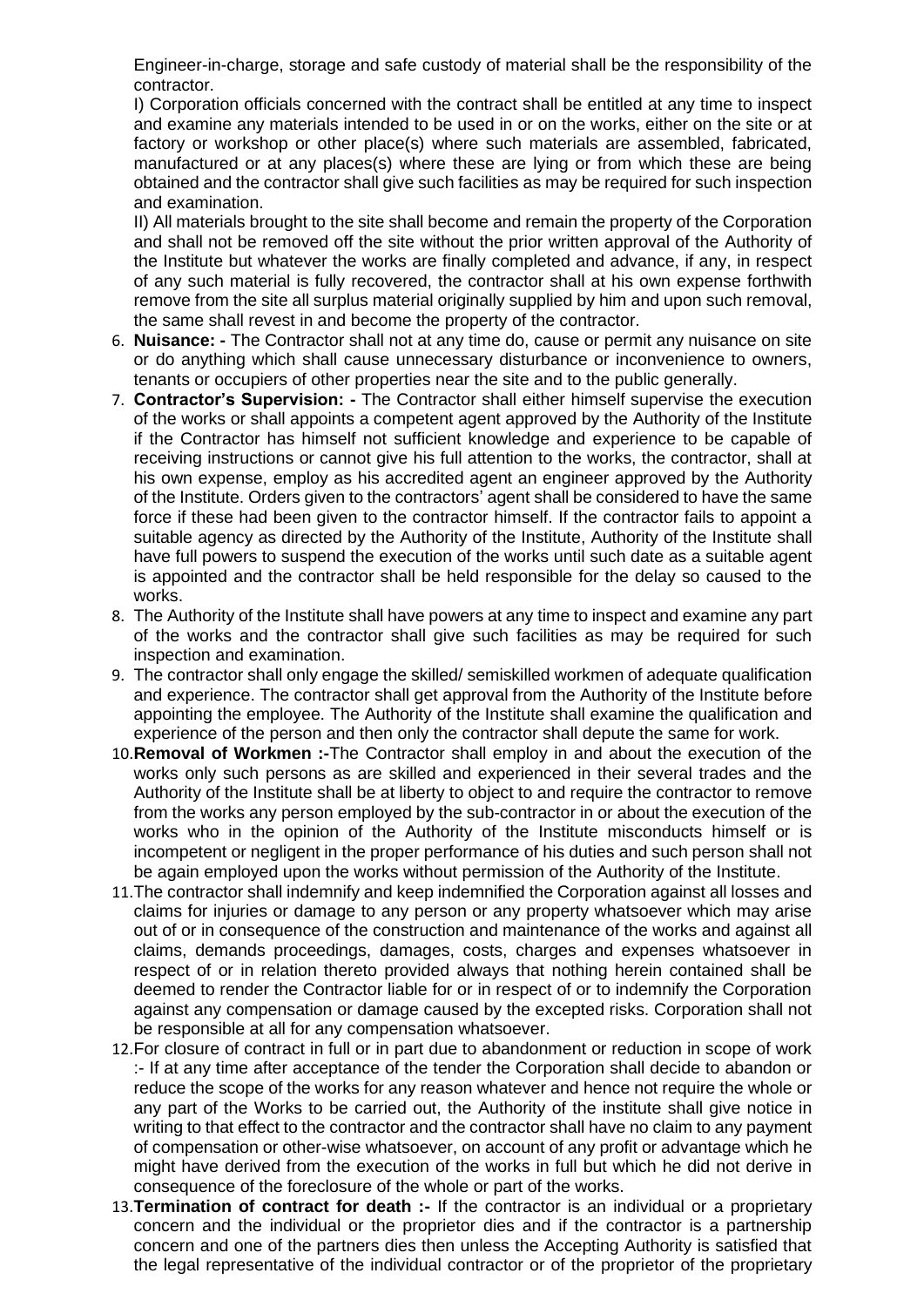concern and in case of partnership the surviving partners are capable of carrying out the completing the contract, the Accepting Authority shall be entitled to cancel the contract as to its incomplete part without the Corporation being in any way liable to payment of any compensation to the estate of the deceased contractor and/or to be surviving partners of the Contractor's firm on account of the cancellation of the contract. The decision of the Accepting Authority that the legal representatives of the deceased contractor or surviving partners of the contractor's firm cannot carry out and complete the contract shall be final and binding on the parties. In the event of such cancellation the Corporation shall not hold the estate of the deceased Contractor and/or the surviving partners of the Contractor's firm liable for damages for not completing the contract.

#### 14.**Cancellation of contract in full or in part: -** If the contractor

a) An any time makes default in proceeding with the works with due diligence and continues to do so after a notice in writing of 7 days from the Engineer-in-charge; or

b) Commits default in complying with any of the terms and conditions of contract and does not remedy it or take effective steps to remedy it within 7 days after a notice in writing is given to him in that behalf by the Engineer-in-charge; or

c) shall offer, or give or agree to give to any person in Corporation's service or to any other person on his behalf and gift or consideration of any kind as an inducement or forbearing to do or having done or forborne to do any act in relation to the obtaining or execution of this or any other contract for the Corporation or

d) shall enter into a contract with the Corporation in connection with which commission has been paid or agreed to be paid by him or to his knowledge unless the particulars of any such commission and the terms of payment thereof have previously disclosed in writing for the Accepting Authority/Engineer-in-charge.

- 15.The execution of the work shall commence within 2 days from the date on which the corporation issues written orders to commence the work. If the contractor commits defaults in commencing the execution of the work as aforesaid, Corporation shall without prejudice to any other right or remedy is a liberty to forfeit the earnest money absolutely.
- 16.Liability for damage, defects or imperfections and rectification thereof: If the contractor of his workmen or employees shall injure or destroy any part of the building in which they may be working or any building, road, fence, etc. contiguous to the premises on which the work or any part of it is being executed, or if any damage shall happen to the work while in progress the contractor shall upon receipt of a notice in writing that behalf make the same good at his own expenses. In case the contractor fails to comply with the requirement of this condition, Authority of the institute shall have the right to get the work done by other means at the cost of the contractor. Before taking such action, however, the Authority of the institute shall give three days' notice in writing to the contractor.
- 17.**Records and measurement: -** The Authority of the institute shall except as otherwise stated ascertain and determine by measurement the value in accordance with the contract work done in accordance therewith. All items having a financial value shall be entered in measurement book, level book, etc. prescribed by the corporation so that a complete record is obtained of all work performed under the contract.

**a. Payment of account: -** Interim bills shall be submitted by the contractor at intervals of one month on or before the date fixed by the Authority of the institute for the work. The Authority of the institute shall then arrange to have the bill verified. Payment on account for amount admissible shall be made on the Authority of the institute certifying the sum to which the contractor is considered entitled by way of interim payment for the whole work, after deducting there from the amounts already paid the security deposit and such other amounts as may be deduct able or recoverable in terms of the contract.

**b. Time limit for payment of final bill: -** The final bill shall be submitted by the contractor within three months of physical completion of the works. No further claims shall be made by the contractor after submission of the final bill and these shall be deemed to have been waived and extinguished. Payment of those items of the bill in respect of which there is no dispute and of items in dispute, for quantities and at rates as approved by Authority of the institute, shall be made within the period specified hereunder, the period being reckoned from the date of receipt of the bill by the Authority of the institute. After payment of the amount of the final bill payable as aforesaid has been made the contractor may, if he so desires, reconsider his position in respect of the disputed portion of the final bill and if he fails to do so within 90 days, his disputed claim shall be dealt with as provided in the contract.

c. **Overpayments and underpayments :-** Wherever any claim for the payment of a sum of money to the Corporation arises out of or under this contract against the sub-contractor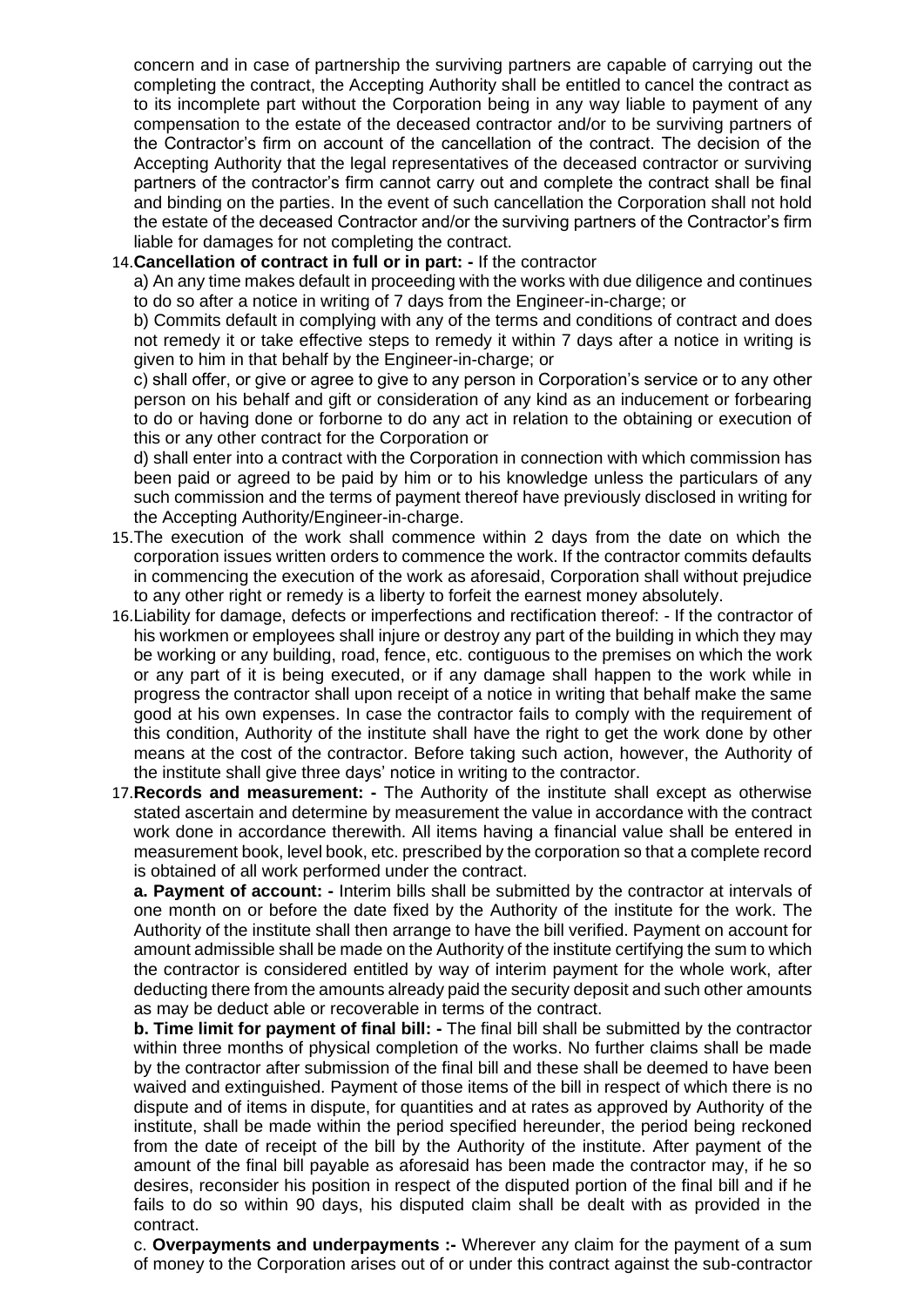the same may be deducted by the Corporation from any sum then due or which at any time thereafter may become due to the contractor under this contract and failing that under any other contract with the corporation or from any other sum due to the contractor from the Corporation which may be available with the Corporation or from his security deposit; or he shall pay the claim be strictly regulated to the payment released by the owner of this project authority.

### d. PAYMENT TERMS

Payment shall be made as following: -

- 80% amount of the work value shall be paid after completion of work at site and confirming to technical specification as specified.
- **•** Out of Balance 20% of the contract value, 10% shall be treated as security deposit against satisfactory performance of the water treatment Plant during the 2 Years Warranty & 10% for AMC period. On satisfactory performance after each AMC service 5% amount may be released on mutual consensus. However, these payment may be released subject to the release of remaining 20% fund from AICTE.
- 18.The tendered rates shall be firm for one year from the date of entering into the agreement with the corporation and no escalation shall be payable whatsoever.
- 19.Unless otherwise provided in the bill of quantities, the rates tendered by the contractor shall be all inclusive and shall apply to all heights, lifts loads and depths of the building and nothing extra shall be payable to him on this account.
- 20.No payment shall be made to the contractor for any damage caused by rain, floods or any other natural cause whatsoever during the execution of work. The damage to the work will be made good by the contractor at his own cost and no claim on this account shall be entertained.
- 21.Some restrictions may be imposed by the security staff etc. on the working and / or movement of labour, materials etc. The contractor shall be bound to follow all such restrictions instructions and nothing extra shall be payable on this account.
- 22.a) The operation and maintenance will be carried out in the manner complying in all respects with the requirements of relevant by laws of the local body under the jurisdiction of which the work is to be executed or as directed by the Authority of the institute and nothing extra will be paid on this account.

b) The contractor shall comply with proper and legal orders and directions of the local or public authority or municipality and abide by their rules and regulations and pay all fees and charges for which he may be liable.

- 23.The contractor shall take all precaution to avoid all accidents by exhibiting necessary caution boards. He shall be responsible for all damages and accidents caused due to negligence on his part.
- 24.Corporation shall not be responsible for payment of wages to the workmen employed by the contractor for various works.
- 25.Corporation shall not be responsible for any compensation which may required to be paid to the workmen of the contractor consequent upon any injury/mishap etc.
- 26.The contractor shall not employ any child below the age of 18 years (as provided under article 24 of the constitution).
- 27.The contractor shall obtain a license under the contract Labour (regulation and abolition) Act, 170 as provided under Section-12 of the said Act before a starting the execution of the work.
- 28.The contractor shall ensure the payment of minimum wages to the workers employed by him as provided under the minimum wages act, 1948 and rules framed there under a may be applicable to the site of work. In no case the work will be allowed to suffer on account of payment of wages.
- 29.The contractor shall indemnify the Corporation against all such fines, penalties, damages and claims which the Corporation may have to incur on account of any breach or violation on the part of the contractor in implementing, the revisions of various Labour laws and in case the Corporation is made liable for payment of any compensation or penalty of fire or damages on account of failure on the part of the contractor, the same shall be recovered/adjusted from the dues payable to the contractor by the Corporation.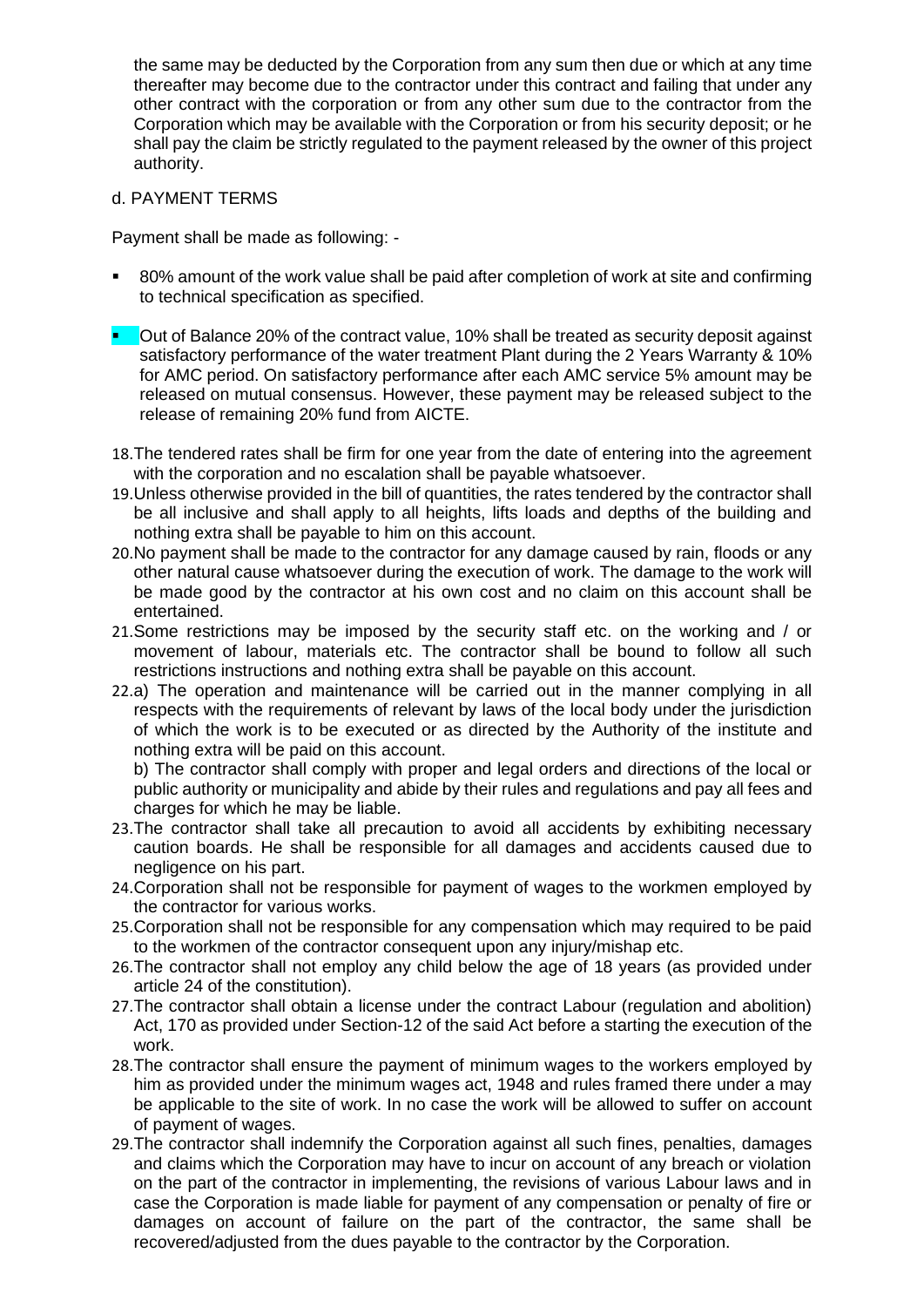- 30.The contractor shall comply with the provisions of the payment of wages act, 1936, minimum wages act, 1948, employer's liability act, 1938, workmen's compensation act, 1923, Industrial disputes act 1957 Maternity benefit act, 1961, Mines act, 1952, Contract labour regulation and abolition act, 170, EPF act or any modification thereof or any other law relating thereto and rules made there under from time to time.
- 31.The Authority of the institute shall on a report having been made by an inspecting officer as defined in the contractor's regulation have the power to deduct from the moneys due to the contractor any sum required or estimated to be required for making good the loss suffered by a worker or worker by reason of non-fulfilment of the conditions of the contract for the benefit of workers, non-payment of wages or of deduction made from his or their wages which are not justified by the terms of the contract or non-observance of the said contractors labour regulations.
- 32.**Amendments:** Government may, from time to time, add to or amend these rules and issue such directions, as it may consider necessary for the proper implementation of these rules or for the purpose of removing any difficulty, which may arise in the administration thereof.
- 33.Service tax if applicable and becomes necessary to be deducted at source will be deducted from the bills of the agency. The agency will however take care for depositing the service tax himself to the appropriate authorities.
- 34.If the performance of the Agency is found satisfactory the contract period may be extended for further period subject to the approval from the client.

### **SECTION 4: Special Conditions of Contract**

- 1. The bill of quantities is as per the detail enclosed with this tender document.
- 2. **Deduction of income tax:** Nalbari Polytechnic shall deduct income tax at source from all the payments to be made to the contractor in accordance with the provisions of India Income Tax Laws as applicable to the contractor from time to time.
- 3. **Liability for EPF deduction:** The contractor shall be responsible for deduction contribution towards Employees Provident Fund from its employees and deposit the same along with its contribution to the concerned Regional Provident Fund commissioner under the Employees Provident Fund and Misc. Act,1952 as amended from time to time.
- 4. **Price variation:** Quantities given in the tender document may increase or decrease. No extra payment shall be made for variation in quantities, whatever may to the percentage of increase or decrease in the quantities of any item. Rates shall remain firm even if certain items are required to be deleted.
- 5. **Mobilization advance:** No mobilization advance will be paid.
- 6. **Work Contract Tax:** Work contract tax will be recovered from each running account bill as applicable.
- 7. **Taxes, duties, levies etc.:** The contractor shall be responsible for the payment of all taxes, duties, levies, octroi, labour cess etc. all materials articles that may be used in this work. Any increase in the aforesaid taxes, duties and levies etc. that may arise during the currency of the contract shall not be paid to the contractor by Corporation.
- 8. **Security deposit:** The contractor shall permit the corporation at the time of making any payment to him for work done under the contract to deduct towards the security deposit at the rate of 10% (ten percent) of gross amount of each account and final payment. The earnest money deposited by the successful tenderer at the time of tender will be treated as part of security deposit.
- 9. **Refund of security deposit:** The security deposit so deducted shall only be refunded to the contractor after all the defect pointed out during operation and maintenance period gets rectified or after the payment of final bill whichever is later. In case the contractor fails to get the rectification done at his own cost, corporation shall have the right to get the same done at the risk and cost of the contractor.
- 10.All the materials to be incorporated in the works under this contract must be of reputed makes and /or as approved by the Engineer-in-charge.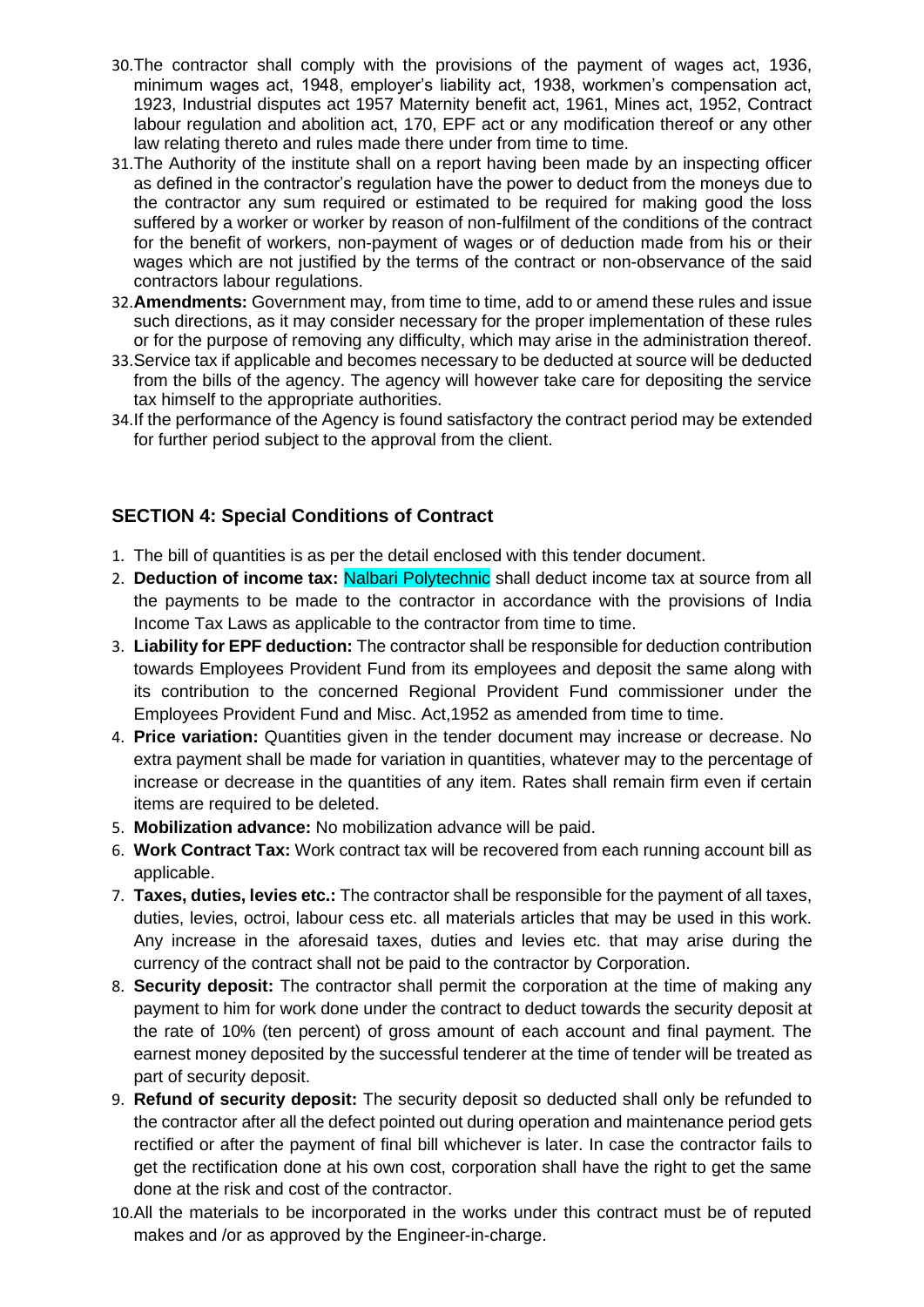- 11.The Authority of the institute reserves the right to increase or decrease the number of workmen to be deployed for the works to any extent.
- 12.The Authority of the institute reserve the right to deploy the workmen of the contractor anywhere in the Campus of the **Nalbari Polytechnic** as per the requirement.
- 13.Items for routine maintenance of electrical installation, which could not be specified in above details, will also be covered under this contract.
- 14.The contractor will provide consumable like cloth, etc. cleaning insulation, electric tubes, bulbs, CFL, Teflon tape, fittings, taps, tower bolt, hinges, M-seal, glass, cleaning material (like phenyl, surf, wipers, etc.), pesticides, fertilizer, etc. for which nothing extra shall be payable.
- 15.Contractor will be responsible to bring to immediately notice of the Authority of the institute any abnormal functioning or faulty operation of any equipment and take timely steps to avoid breakdown/ disruption.
- 16.Contractor shall be responsible for any damage to the equipment, machinery or system on account of negligence/ fault of the contractor's authorized staff and the same will have to be made good at his risk and cost.
- 17.All dismantled materials resulting from replacement shall be returned to the Authority of the institute or the representative appointed by him.
- 18.The operating staff will maintain daily log book and get it duly verified from the Authority of the institute or his authorized agent.
- 19.The operating staff will be provided essential operation/ maintenance/ hand tools including multi meter, mugger, openers etc. by the contractor.
- 20.In case of absence from duty deductions shall be made @ 1.50 Times of salary of concerned workmen from the RA bill of the contractor.
- 21.The contractor has to follow all electricity rules as amended from time to time and contractor shall be responsible for any mishap due to negligence on his part.
- 22.In the event of break down or major maintenance works, any extra staff required thereof and for cable jointing and for handling heavy equipment shall be your responsibility and no extra charges shall be payable on this account.
- 23.**Uniform:** The contractor has to provide two pairs of uniforms of approved color to his employees while on duty within the premises they shall always be in uniform.
- 24.The contractor shall arrange and provide uniform and identity card to the workmen within one month from the date of works order issued, failing which an amount of Rs. 500/- per month shall be deducted from the subsequent monthly bills every month till such time the contractor provides the uniform to the workmen.
- 25.In case of negligence of part of the contractor for operation and maintenance of electrical, HT/ LT panels and its associated accessories a prorate recovery shall be made from due payments of the contractor for the period and its associated accessories remain nonoperational.
- 26.**Service Tax:** The rates are inclusive of Service tax as applicable from time to time. The contractor shall have to furnish the deposit challans to the corporation in token that the service tax for the work has been paid by him.
- 27.Office Attendant & Inspection vehicle for site visit shall be provided by the Agency till the awarded work is completed for which no extra payment will be made to the agency otherwise, 1% (one percent) will be recovered from every running account bill.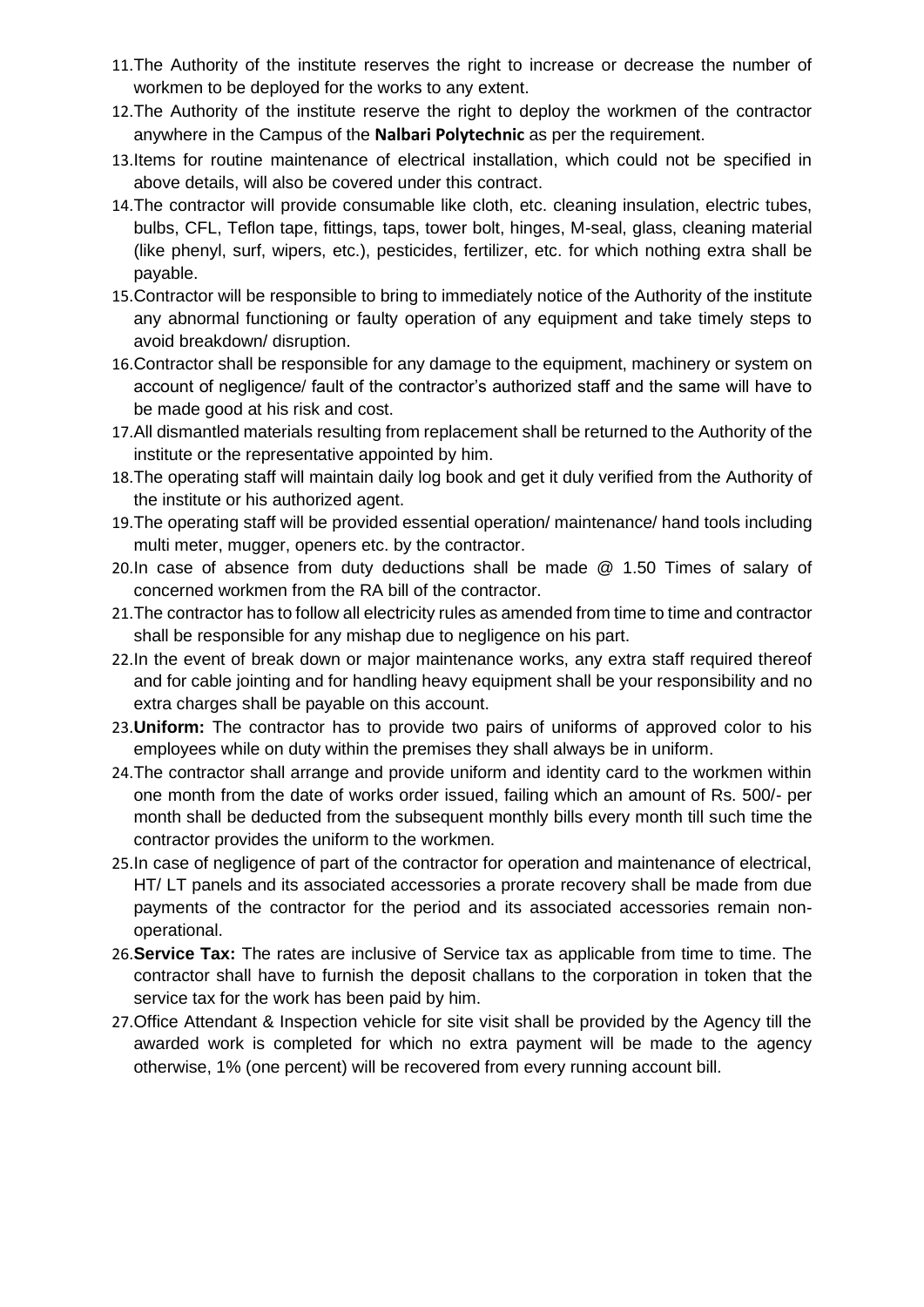# **PART-3: GENERAL TECHNICAL PARAMETERS**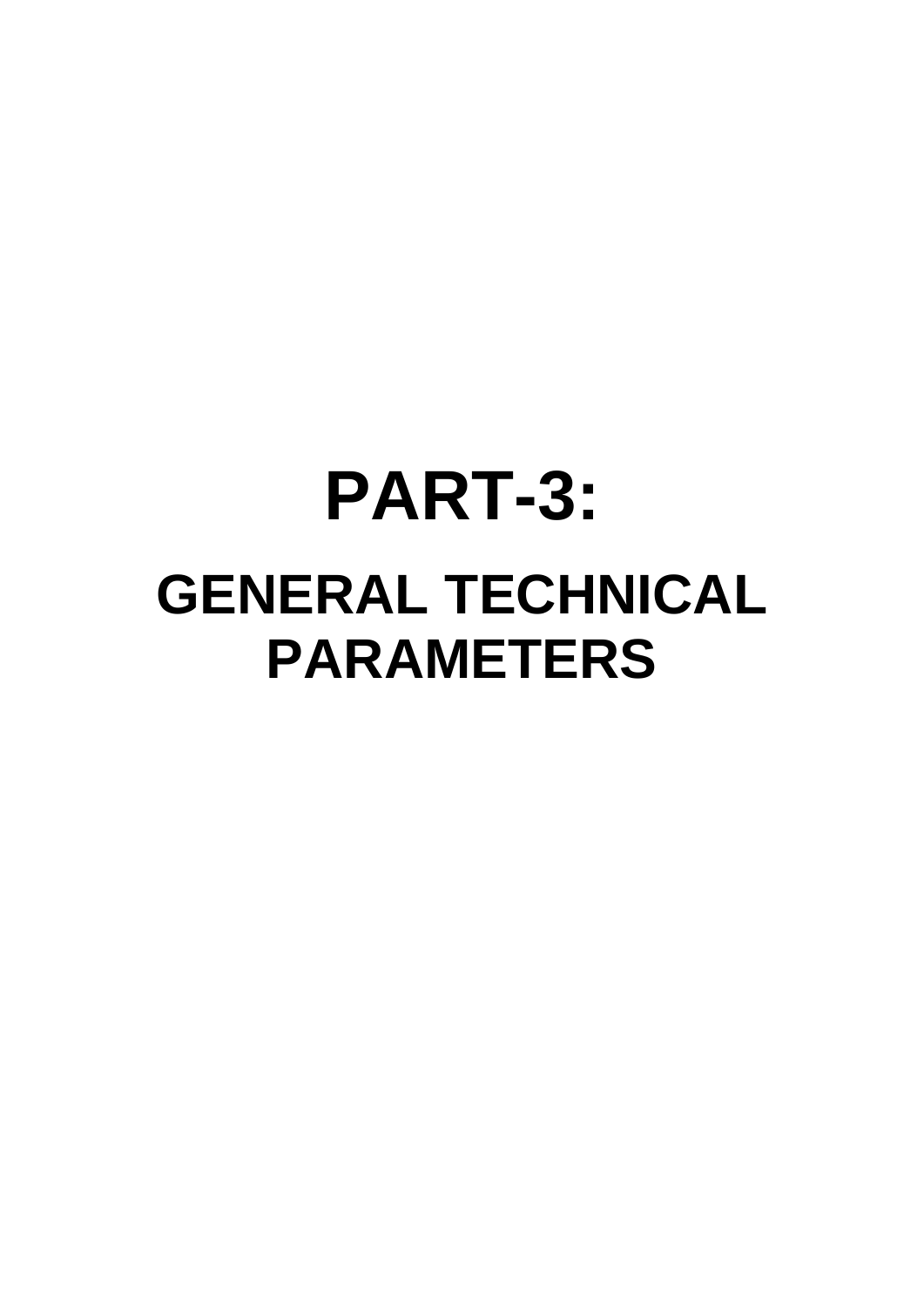## **Design Basis**

# **Requirement:**

# (4 SQUARE METRE)

| SL. NO         | <b>NAME OF WORK</b>                                                                                                     | <b>UNIT</b> |
|----------------|-------------------------------------------------------------------------------------------------------------------------|-------------|
| 1              | Water Treatment Plant FRP Vessel (PFOC $+$ IRF), Interconnecting<br>Pipes, Filter Media, Multiport Valve, Fittings etc. | $01$ Job    |
| 2              | Construction of 20,000 Ltrs. Raw Water Tank $(2.75 \text{ X } 2.70 \text{ X } 2.70)$                                    | $01$ Job    |
| 3              | Construction of 10,000 Ltrs. Treated Water Tank (2.00 X 2.50 X<br>2.00)                                                 | $01$ Job    |
| $\overline{4}$ | 1.5 HP Raw Water PumpMBG 1.52, Suc X Del-40 X 32 (Make-<br>Crompton)                                                    | $01$ Job    |
| 5              | 5 HP Treated Water PumpMIKS 52-51, Suc X Del-50 X 40<br>(Make-Crompton)                                                 | $01$ Job    |
| 6              | Distribution Line (UPVC Pipe, Union, Socket, Tee etc.)                                                                  | $01$ Job    |
| 7              | <b>Electrical Works</b>                                                                                                 | $01$ Job    |
| 8              | Carrying, Labour & Installation Charges                                                                                 | $01$ Job    |
| 9              | AMC of Filter Plant<br>Offer for Two years (If required)                                                                | $01$ Job    |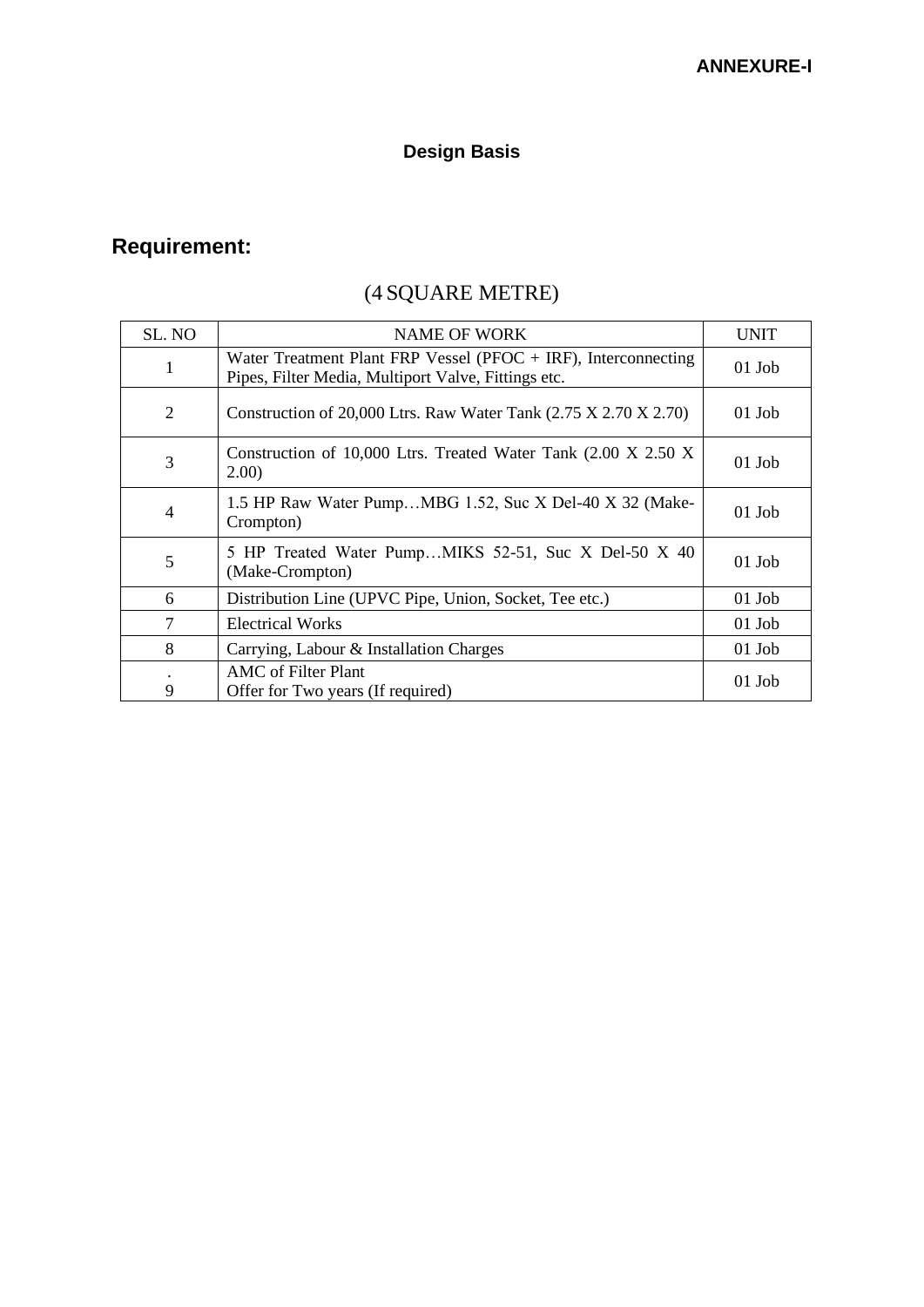## **Design Raw Water Analysis:**

The system has been designed based on the following raw water characteristics:

## **Raw Water Test Report**

### **Water Analysis Report at District Level Laboratory (DLL), PHE Nalbari Division, Nalbari**

| Sl.            | <b>Test</b>                  | <b>Requirements</b>    | <b>Results</b>         |
|----------------|------------------------------|------------------------|------------------------|
| No.            |                              |                        |                        |
| 1              | pH                           | $6.5 - 8.5$            | 7.09                   |
| $\overline{2}$ | Turbidity                    | $1.0 - 5.0$ NPU        | <b>2.0 NPU</b>         |
| 3              | Iron $($ as Fe $)$           | $0.3 - 1.0$ mg/l       | $4.51$ mlg/l           |
| $\overline{4}$ | Alkalinity                   | $200.0 - 600.0$ mg/l   | $142.0 \text{ mg}/1$   |
| 5              | Chloride (as Cl)             | $250.0 - 1000.0$ mg/l  | $18.0 \,\mathrm{mg}/l$ |
| 6              | Total hardness (as $CaCO3$ ) | $300.0 - 600.0$ mg/l   | $156.0$ mg/l           |
| $\overline{7}$ | Calcium (as Ca)              | $75.0 - 200.0$ mg/l    | $70.0 \,\mathrm{mg}/l$ |
| 8              | Magnesium (as Mg)            | $30.0 - 100.0$ mg/l    | $20.89 \text{ mg}/1$   |
| 9              | Fluoride (as F)              | $1.0 - 1.5$ mg/l       | $0.52 \text{ mg}/1$    |
| 10             | Arsenic (as As)              | $0.01$ – No Relaxation | $0.002 \text{ mg}/1$   |
| 11             | Bacteria (By Vial)           | <b>Nil</b>             | <b>Nil</b>             |

N.B. – **Iron (Fe)** content of the water sample is beyond is beyond permissible limit as per BIS: 10500.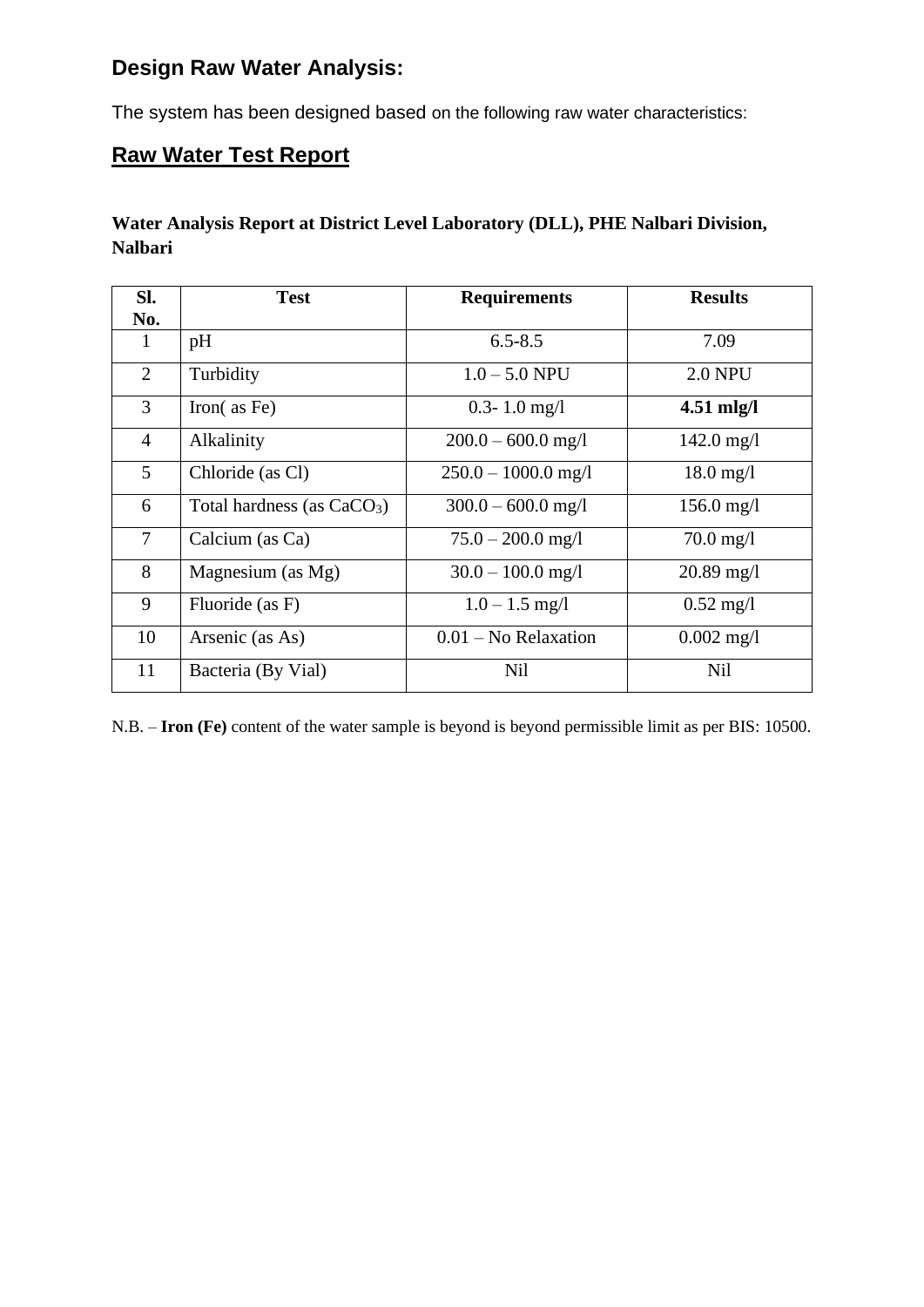# PROCESS DESCRIPTION & FLOW DIAGRAM

The project is scheduled to be completed within 09 months (+/- 1 month) from the date of initiation. On account of the prevailing situation with restrictions to the movement of man and materials, statutory government protocols, etc. the maximum time of completion is hereby estimated.

| Activity                                | Month | 1 | $\overline{2}$ | 3 | $\overline{4}$ | 5 | 6 | $\overline{7}$ | 8 | 9 |
|-----------------------------------------|-------|---|----------------|---|----------------|---|---|----------------|---|---|
| Site Survey                             |       |   |                |   |                |   |   |                |   |   |
| Preparation and review of<br><b>DPR</b> |       |   |                |   |                |   |   |                |   |   |
| Preparation of Tender                   |       |   |                |   |                |   |   |                |   |   |
| document & tendering                    |       |   |                |   |                |   |   |                |   |   |
| process for Project                     |       |   |                |   |                |   |   |                |   |   |
| Implementation                          |       |   |                |   |                |   |   |                |   |   |
| Vendor finalization and                 |       |   |                |   |                |   |   |                |   |   |
| issuance of Work order                  |       |   |                |   |                |   |   |                |   |   |
| after approval from the                 |       |   |                |   |                |   |   |                |   |   |
| competent authority                     |       |   |                |   |                |   |   |                |   |   |
| Material Supply / Project               |       |   |                |   |                |   |   |                |   |   |
| execution                               |       |   |                |   |                |   |   |                |   |   |
| Installation & Testing                  |       |   |                |   |                |   |   |                |   |   |
| Payment to                              |       |   |                |   |                |   |   |                |   |   |
| vendor/preparation of                   |       |   |                |   |                |   |   |                |   |   |
| Project completion report               |       |   |                |   |                |   |   |                |   |   |
| & utilization certificate               |       |   |                |   |                |   |   |                |   |   |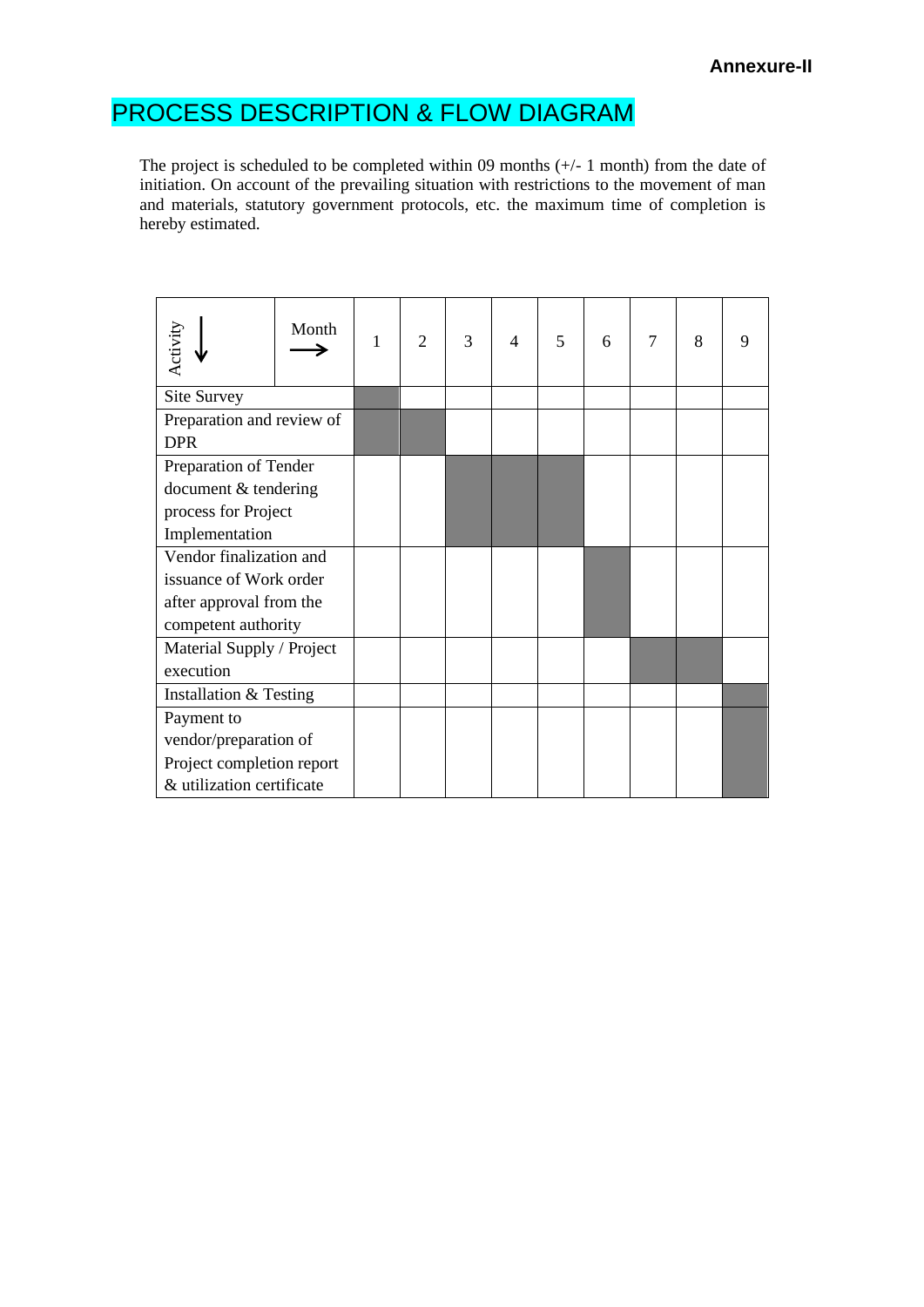# Technical Specification:

### **PRE-FILTER OXIDATION CHAMBER {PFOC}**

Here larger suspended impurities are filtered out and Catalyst filter media Oxidize. The dissolved Ferrous to their Ferric state. FRP structural composite vessel used is 100% rust proof and corrosive proof using of best quality filter media with unique Top and Bottom distribution systems, frontal pipes & fittings and single multiport valve for service, backwash and rinse facility. The oxides thus formed are filtered off in this vertically mounted vessel, through filter media as stated. Filtration is from top to bottom whereas backwash is in reverse direction. This is carried out by Multiport Valve provided. Pressure gauge is provided to measure/monitor differential pressure.

- MOC: FRP Composite Vessel.
- Make: STRUCTURAL by Pentair / Tata / Kai Tank.
- Stamped on vessel NSF, ANSI standards, CE certified.
- Installation & Service by Company Authorized local Distributor.
- Opening: 4"/6" Top & Bottom.
- Strainers: Top-Bottom.
- Base: Tripod.
- Filter Media: MnO2 Lumps, Treated Green Sand, Gravels & Pebbles.
- Pipeline: Frontal 1  $\frac{1}{2}$ " pipe with Valves for service, Backwashing & rinse etc.
- Aeration Valve: Provided for air purging.
- Max Operating Pressure:  $10 \text{ kg/cm}^2$

### **IRON REMOVAL FILTER {IRF}**

Iron Removal Filters are used to filter off the oxides. We provide FRP structural composite vessel - 100% rust proof and corrosive proof of best quality filter media with unique Top and Bottom distribution systems, frontal pipes & fittings and single multiport valve for service, backwash and rinse facility. The oxides thus formed and earlier are filtered off in this vertically mounted vessel, through filter media as stated. Filtration is from top to bottom whereas backwash is in reverse direction. This is carried out by Multiport Valve provided.

- MOC: FRP Composite Vessel.
- Make: STRUCTURAL by Pentair / Tata / Kai Tank.
- Stamped on vessel NSF, ANSI standards, CE certified.
- Installation & Service by Company Authorized local Distributor. Opening: 4"/Top & Bottom. Strainers: Top-Bottom.
- Base: Tripod.
- Filter Media: Anthracite, Baraka Sand, Quartz Sand, Fine Sand, Gravels & Pebbles.
- Pipeline: Frontal 1  $\frac{1}{2}$ " pipe with Valves for service, Backwashing & rinse etc.
- Aeration Valve: Provided for air purging.

Max Operating Pressure: 10 kg/cm<sup>2</sup>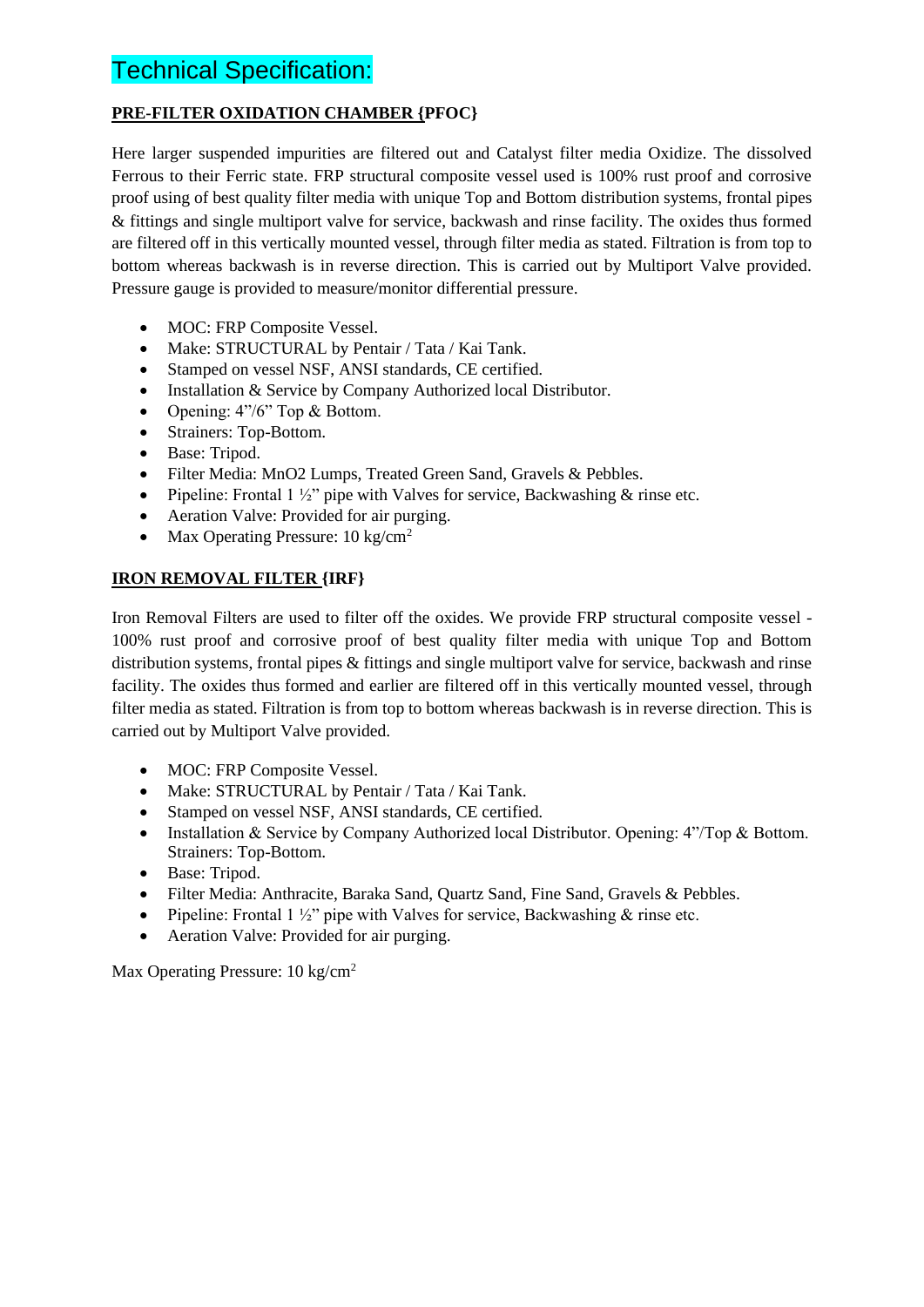# **PART-4 COST ESTIMATE**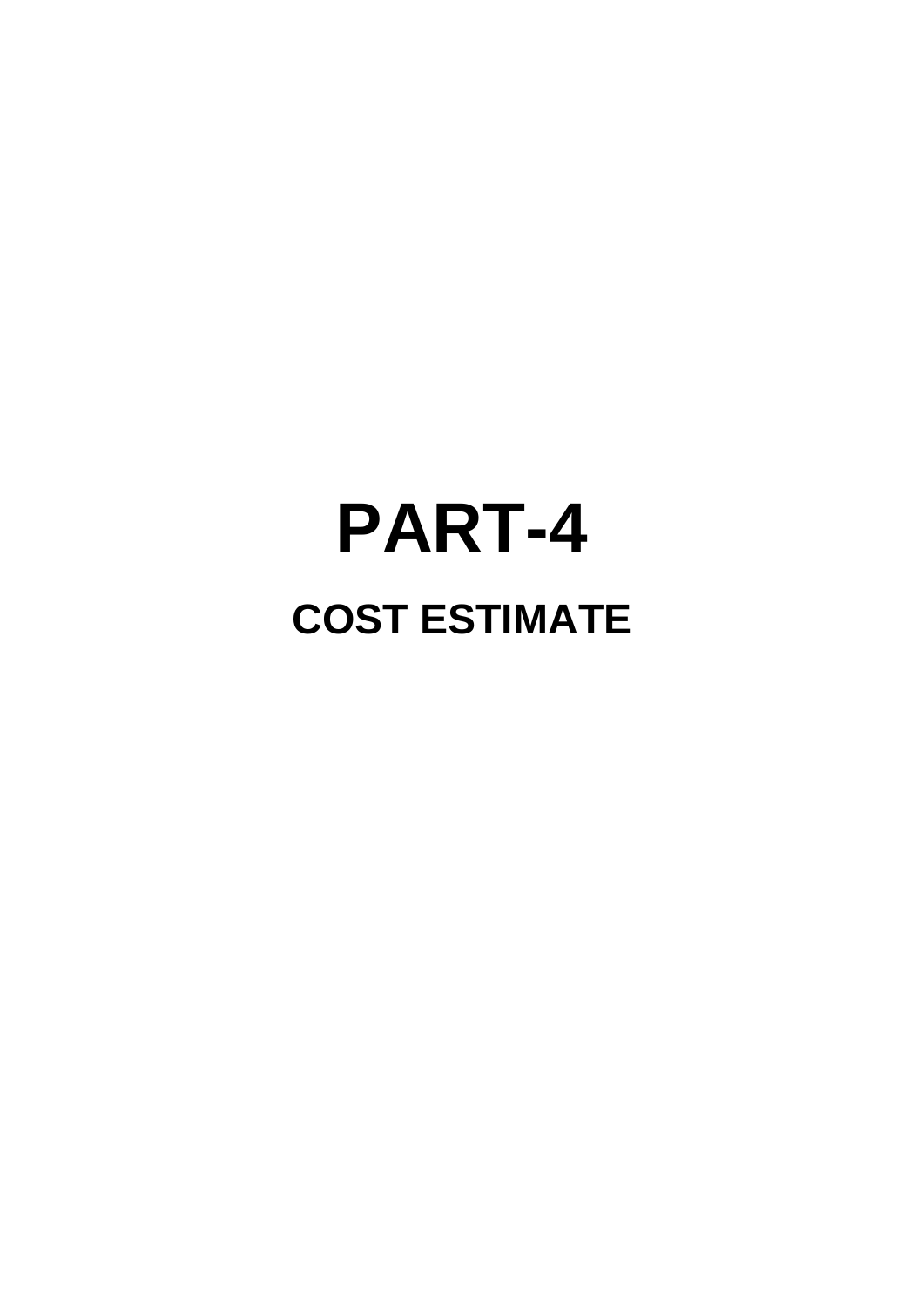### SUMMARY OF PRICES (4 SQUARE METRE)

| SL. NO                          | <b>NAME OF WORK</b>                                                                                                        | <b>UNIT</b> | <b>AMOUNT</b> |  |
|---------------------------------|----------------------------------------------------------------------------------------------------------------------------|-------------|---------------|--|
| $\mathbf{1}$                    | Water Treatment Plant FRP Vessel (PFOC $+$ IRF),<br>Interconnecting Pipes, Filter Media, Multiport Valve,<br>Fittings etc. | $01$ Job    |               |  |
| $\overline{2}$                  | Construction of 20,000 Ltrs. Raw Water Tank (2.75 X)<br>2.70 X 2.70                                                        | $01$ Job    |               |  |
| 3                               | Construction of 10,000 Ltrs. Treated Water Tank (2.00)<br>X 2.50 X 2.00)                                                   | $01$ Job    |               |  |
| $\overline{4}$                  | 1.5 HP Raw Water PumpMBG 1.52, Suc X Del-40 X<br>32 (Make- Crompton)                                                       | $01$ Job    |               |  |
| 5                               | 5 HP Treated Water PumpMIKS 52-51, Suc X Del-<br>50 X 40 (Make-Crompton)                                                   | $01$ Job    |               |  |
| 6                               | Distribution Line (UPVC Pipe, Union, Socket, Tee etc.)                                                                     | $01$ Job    |               |  |
| $\tau$                          | <b>Electrical Works</b>                                                                                                    | $01$ Job    |               |  |
| 8                               | Carrying, Labour & Installation Charges                                                                                    | $01$ Job    |               |  |
| 9                               | <b>AMC</b> of Filter Plant<br>Offer for at least two years                                                                 | $01$ Job    |               |  |
| Rs.12,00,000.00<br><b>TOTAL</b> |                                                                                                                            |             |               |  |
| RUPEES TWELVE LAKHS ONLY.       |                                                                                                                            |             |               |  |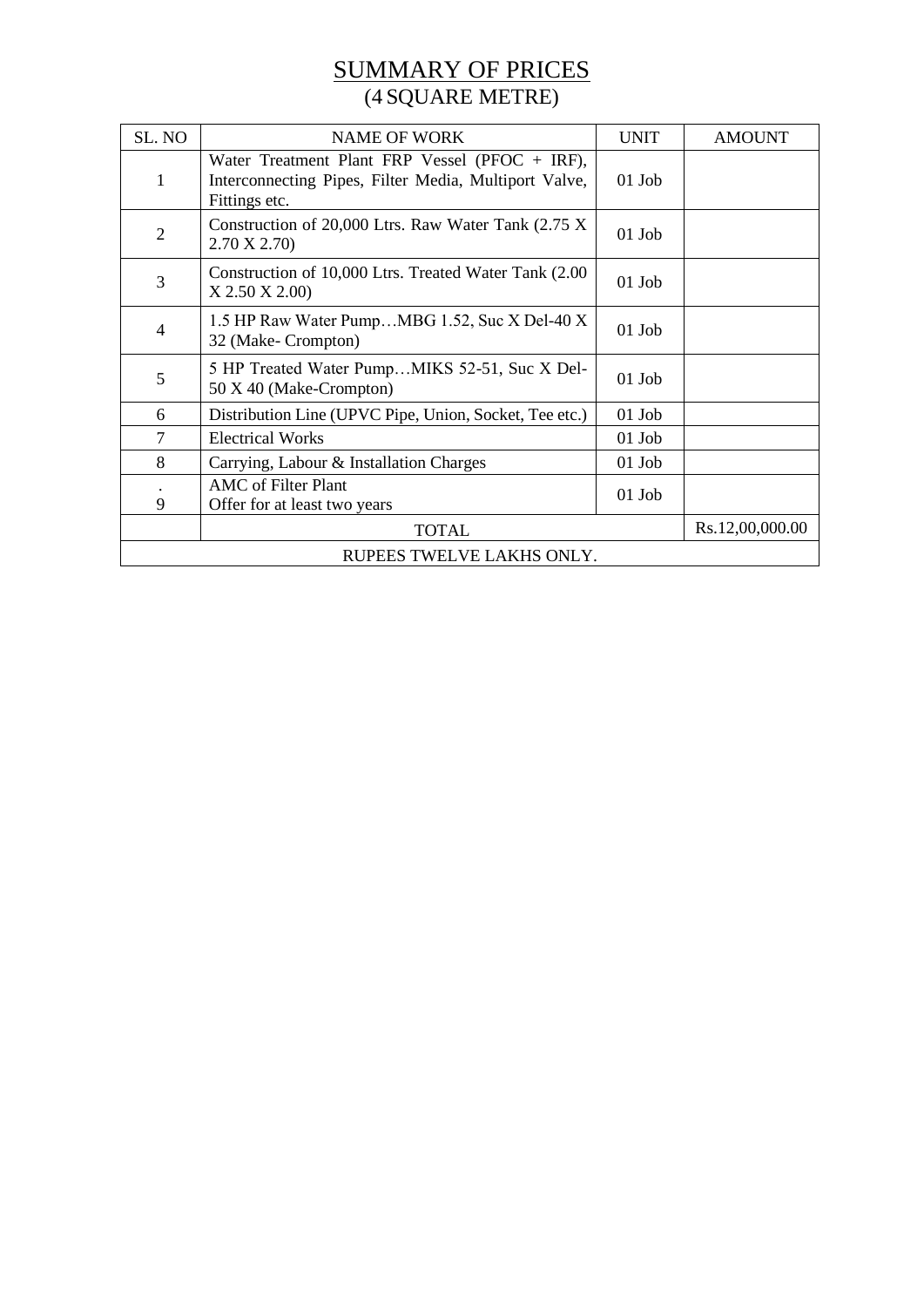### **BILL OF QUANTITES**

NAME OF WORK: - TENDER FOR THE WORK OF INSTALLATION OF WATER SUPPLY & TREATMENT PLANT OF NALBARI POLYTECHNIC, NALBARI, ASSAM, PIN-781334.

Detail BOQ as per Bidder designed with amount and tax shown separately is required to attach with this document.

| <b>SI.</b><br>No. | <b>Description</b> | <b>Qtv</b> | <b>Amount</b> |
|-------------------|--------------------|------------|---------------|
|                   |                    |            |               |
|                   |                    |            |               |
|                   | Total              |            |               |

Total Amount including all taxes is: Rs. -------------------(Rs. )

|  | AMC Charges for First Year: ---------------------------- |
|--|----------------------------------------------------------|
|  |                                                          |

AMC Charges for Second Year: -------------------------

AMC Charges for Third Year: ------------------------------

Signature of Bidder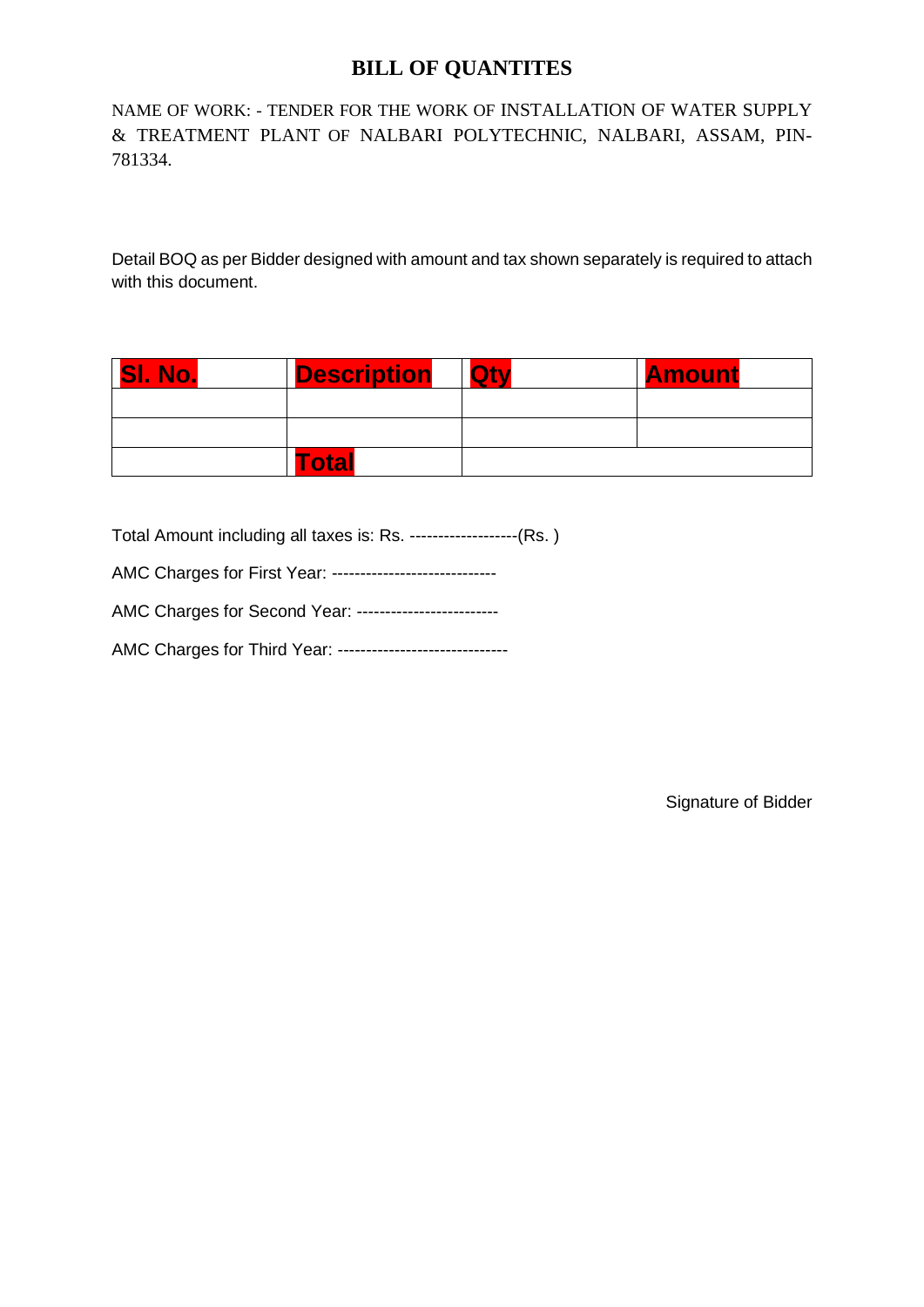# **PART-4 CONTRACT FORMS**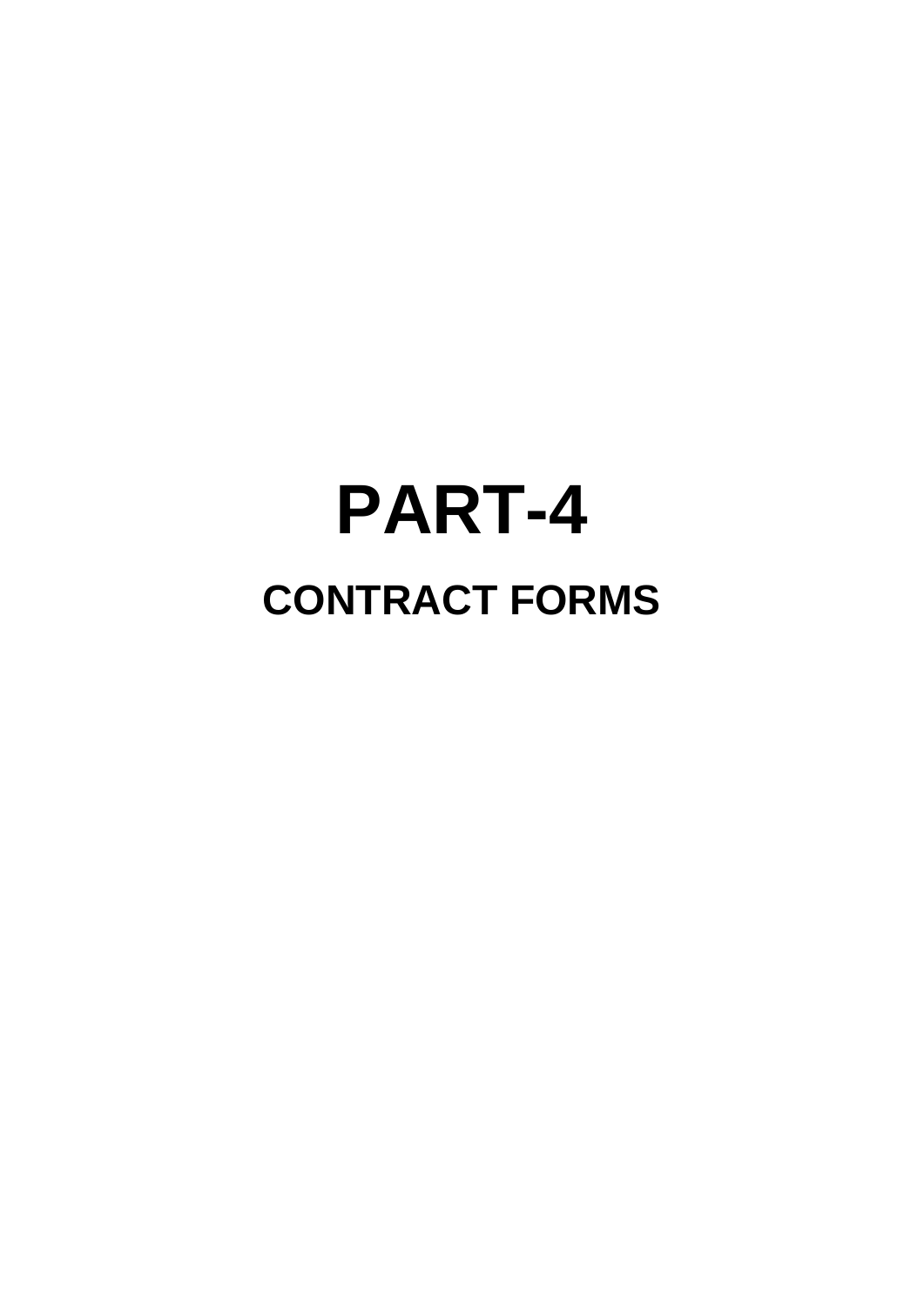# **F1**

# BIDDER'S GENERAL INFORMATION

To,

THE PRINCIPAL, NALBARI POLYTECHNIC, NALBARI, ASSAM, PIN-781334.

Sub: Tender No.: NP(E)-1/Purchase/2017/09/351...........Dated. Nalbari, the 22.06.2021 for "Installation of Water Supply & Treatment Plant."

| 1              | Bidder's Name                                             |                                       |
|----------------|-----------------------------------------------------------|---------------------------------------|
| $\overline{2}$ | <b>Status of Firm</b>                                     | Proprietorship Firm/Partnership firm/ |
|                |                                                           | Limited/Others                        |
|                |                                                           | If Others Specify: _                  |
|                |                                                           | [Enclose certificate of Registration] |
| 3              | Name of Proprietor/ Partners/                             |                                       |
|                | Directors of the firm/company                             |                                       |
| 4              | Number of Years in Operation                              |                                       |
| 5              | Address of Registered Office:                             |                                       |
|                | *In case of Partnership firm,                             | City:                                 |
|                | enclose letter mentioning current                         |                                       |
|                | address of the firm and the full names                    | District:                             |
|                | and current addresses of all the<br>partners of the firm. | State:                                |
|                |                                                           | PIN/ZIP:                              |
| 6              | Bidder's address where order/contract                     |                                       |
|                | is to be placed                                           | City:                                 |
|                |                                                           | District:                             |
|                |                                                           | State:                                |
|                |                                                           | PIN/ZIP:                              |
| $\overline{7}$ | Address from where Goods / Services                       |                                       |
|                | are to be dispatched / provided along                     | City:                                 |
|                | with GST no.                                              | District:                             |
|                | (In case supply of Goods/ Services are                    | State:                                |
|                | from multiple locations, addresses and                    | PIN/ZIP:                              |
|                | GST no. of all such locations are to be                   | <b>GST No.:</b>                       |
|                | provided).                                                |                                       |
| 8              | Telephone Number of address                               |                                       |
|                | where order is to be placed                               |                                       |
| 9              | E-mail address<br>Website                                 |                                       |
| 10             | Fax No.                                                   |                                       |
| 11             |                                                           |                                       |
| 12             | ISO Certification, if any                                 | {If yes, please furnish details}      |
| 13             | <b>Bid Currency</b>                                       |                                       |
| 14             | Banker's Name                                             |                                       |
| 15             | <b>Branch</b>                                             |                                       |
| 16             | <b>Bank Account Number</b>                                |                                       |
| 17             | PAN No.                                                   |                                       |
|                |                                                           | [Also, Enclose copy of PAN Card]      |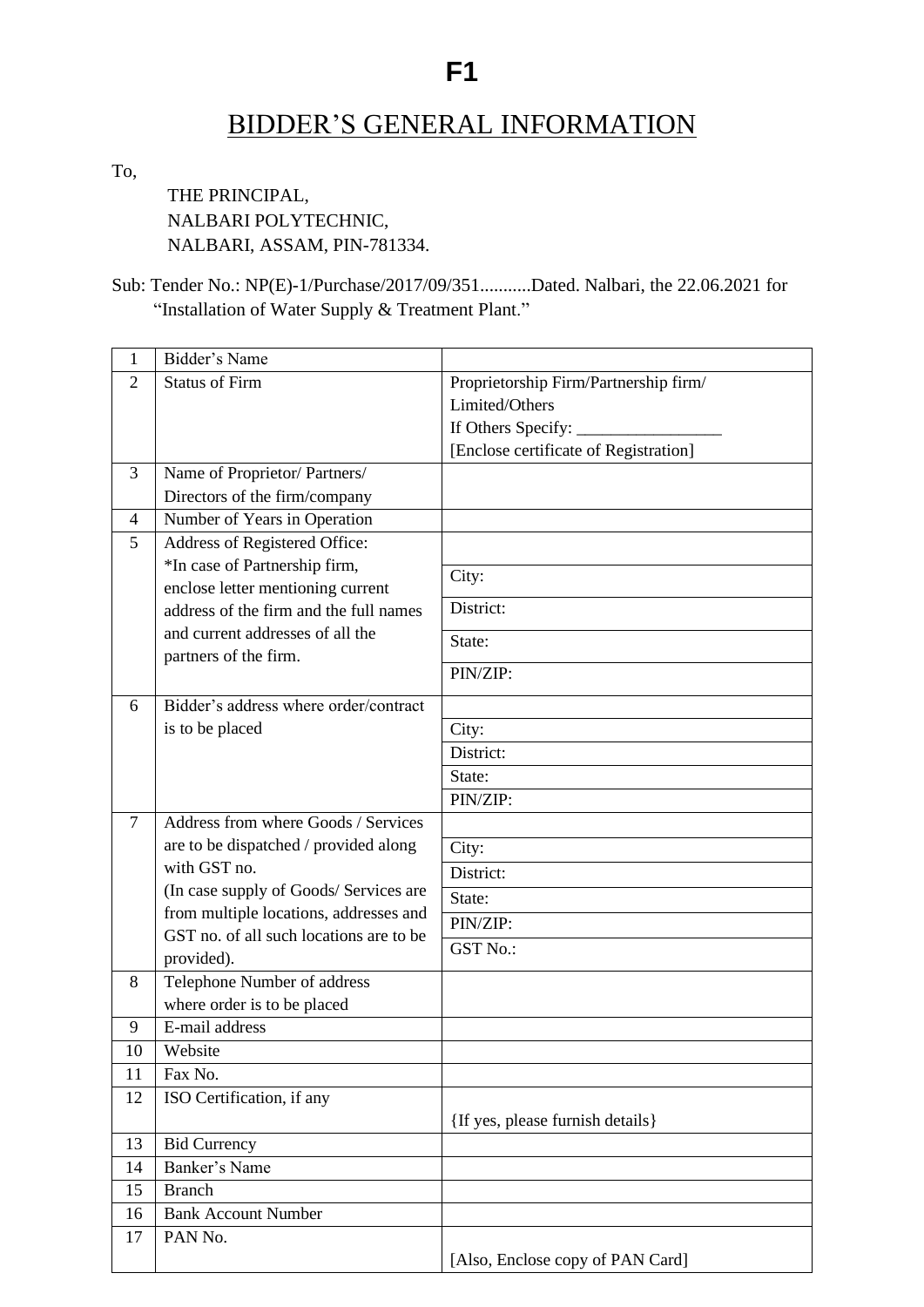| 18 | GST No.:                           |                                                  |
|----|------------------------------------|--------------------------------------------------|
|    |                                    | [Also, Enclose copy of GST Certificate]          |
| 19 | EPF Registration No.               |                                                  |
|    |                                    | [Also, Enclose copy of EPF Registration          |
|    |                                    | Certificate]                                     |
| 20 | ESI code No.                       |                                                  |
|    |                                    | [Also, Enclose copy of relevant document]        |
| 21 | Whether Micro / Small / Medium     |                                                  |
|    | Enterprise                         | (Bidder to submit documents as specified it ITB) |
| 22 | <b>Type of Entity</b>              | Corporate/Non-Corporate (As per                  |
|    |                                    | CGST/SGST/UTGST Act).                            |
|    |                                    | (In case of Non-Corporate Entity, bidder will    |
|    |                                    | submit documentary evidence for same).           |
| 23 | Whether Bidder is Start-ups or not | Yes / No                                         |
|    |                                    | (If Yes, Bidder to submit requisite documents as |
|    |                                    | specified it ITB: Clause No. 50)                 |

Note: Nalbari Polytechnic intent to place the order/contract directly on the address from where Goods are produced/dispatched are Services are rendered. In case, bidder wants order/ contract at some other address or supply of Goods/ Services from multiple locations, bidder is required to provide in their bid address on which order is to be placed

Place: [Signature of Authorized Signatory of Bidder] Date: Name: Designation: Seal: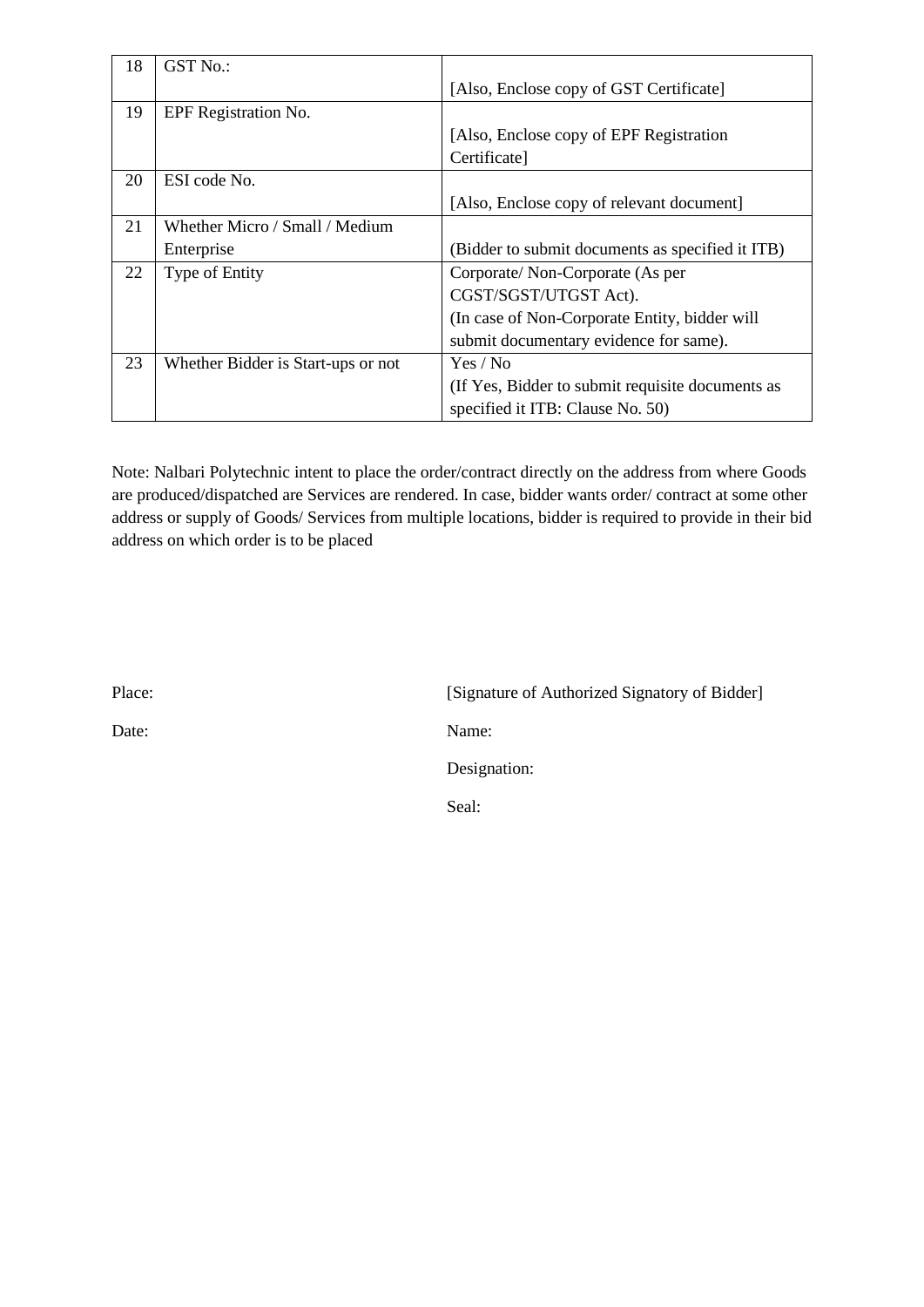# **F-2 BID FORM**

To,

THE PRINCIPAL, NALBARI POLYTECHNIC, NALBARI, ASSAM, PIN-781334.

Sub: NIQ No.: NP(E)-1/Purchase/2017/09/351....................Dated. Nalbari, 22.06.2021 for "Installation of Water Supply & Treatment Plant."

Dear Sir,

After examining / reviewing the Bidding Documents for the tender of "\_\_\_\_\_\_\_\_\_\_\_\_\_\_\_\_\_\_\_\_\_\_\_\_\_\_\_\_\_\_\_\_\_\_\_\_\_\_\_\_\_\_\_\_\_\_\_\_\_\_\_\_\_\_\_\_\_\_\_\_\_\_\_\_\_ including "Specifications & Scope of Work", "General Conditions of Contract [GCC]", "Special Conditions of Contract [SCC]" and "Schedule of Rates [SOR]", etc. the receipt of which is hereby duly acknowledged, we, the undersigned, are pleased to offer to execute the whole part of the job and in conformity with the said Bid Documents, including Addenda / Corrigenda Nos.

We confirm that this Bid is valid for a period as specified in BDS from the date of opening of "Techno-Commercial / Un-priced Bid", and it shall remain binding upon us and may be accepted by any time before the expiry of that period.

If our Bid is accepted, we will provide the "Contract Performance Security / Security Deposit" equal to "\_\_\_\_\_\_\_\_\_\_\_ of the Contract Price" or as mentioned in Tender Document for the due performance within "thirty [30] days" of such Award.

Until a final Agreement/Letter of Award is prepared and executed, the tender document (including addenda/ corrigenda) together with the "Notification of Award" shall constitute a binding Agreement between us.

We understand that Bidding Document is not exhaustive and any action and activity not mentioned in Bidding Documents but may be inferred to be included to meet the intend of the Bidding Documents shall be deemed to be mentioned in Bidding Documents unless otherwise specifically excluded and we confirm to perform for fulfilment of Agreement and completeness of the Work in all respects within the time frame and agreed price.

We understand that you are not bound to accept the lowest priced or any Bid that you may receive.

| Place: | [Signature of Authorized Signatory of Bidder] |
|--------|-----------------------------------------------|
| Date:  | Name:                                         |
|        | Designation:                                  |
|        | Seal:                                         |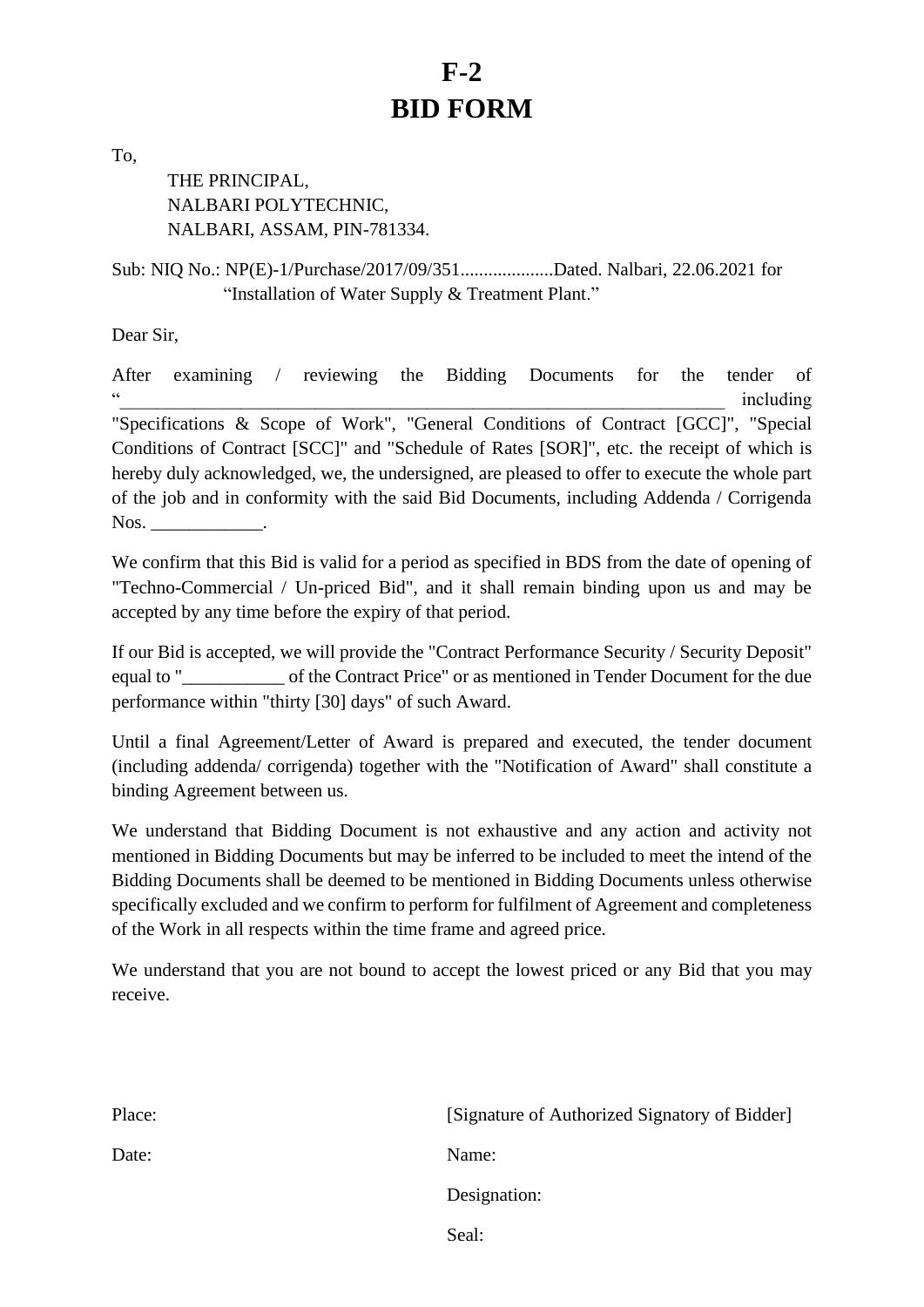# **F-3 LIST OF ENCLOSURES**

To,

THE PRINCIPAL, NALBARI POLYTECHNIC, NALBARI, ASSAM, PIN-781334.

Sub: NIQ No.: NP(E)-1/Purchase/2017/09/351....................Dated. Nalbari, 22.06.2021 for "Installation of Water Supply & Treatment Plant."

Dear Sir,

We are enclosing the following documents as part of the bid:

- 1. Power of Attorney of the signatory to the Bidding Document.
- 2. Document showing annual turnover for the last three years such as annual reports, profit and loss account, net worth etc. along with information as sought in enclosed format F-16
- 3. Document showing Financial Situation Information as sought in enclosed format F-16
- 4. Copy of Bidding Documents along with addendum/corrigendum duly signed and sealed on each page, in token of confirmation that Bid Documents are considered in full while preparing the bid and in case of award, work will be executed in accordance with the provisions detailed in Bid Documents.
- 5. Documentary Evidences showing the Bidder's claim of meeting Technical Criteria as mentioned in Clause 4 of ITB.
- 6. Bid Security/EMD
- 7. Integrity Pact
- 8. Power of Attorney
- 9. Duly certified document from chartered engineer and or chartered accountant.

| Place: | [Signature of Authorized Signatory of Bidder] |
|--------|-----------------------------------------------|
| Date:  | Name:                                         |
|        | Designation:                                  |
|        | Seal:                                         |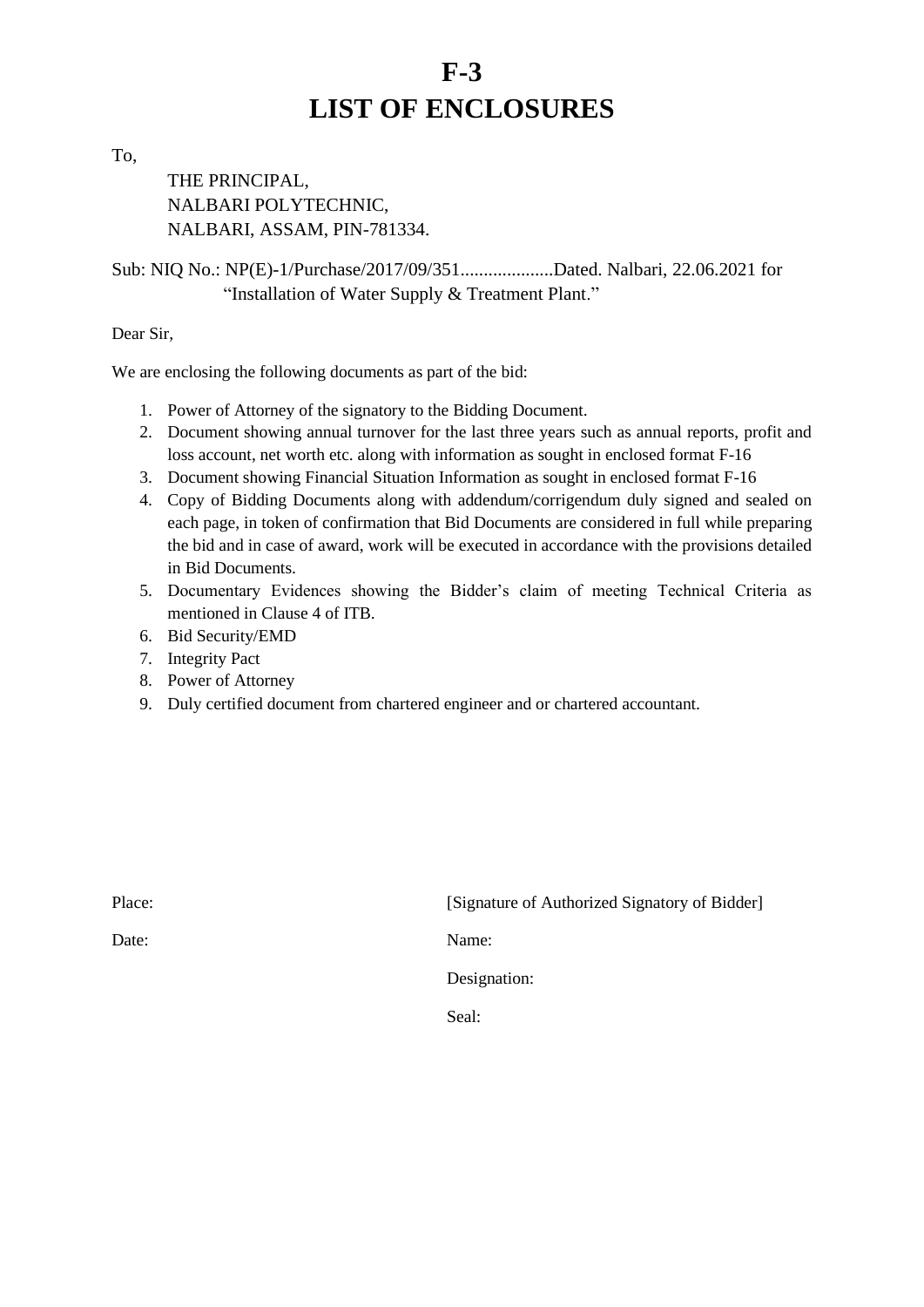# **F-4 LETTER OF AUTHORITY**

|                                                                                                              | [Pro forma for Letter of Authority for Attending Subsequent 'Negotiations' / 'Pre-Bid Meetings' /'Un-                                                                                           |
|--------------------------------------------------------------------------------------------------------------|-------------------------------------------------------------------------------------------------------------------------------------------------------------------------------------------------|
| Ref:                                                                                                         | priced Bid Opening' / 'Price Bid Opening']<br>Date:                                                                                                                                             |
| To,<br>THE PRINCIPAL,<br>NALBARI POLYTECHNIC,<br>NALBARI, ASSAM, PIN-781334.                                 |                                                                                                                                                                                                 |
| "Installation of Water Supply & Treatment Plant."                                                            | Sub: NIQ No.: NP(E)-1/Purchase/2017/09/351Dated. Nalbari, 22.06.2021 for                                                                                                                        |
| Dear Sir,                                                                                                    |                                                                                                                                                                                                 |
| Documents:                                                                                                   | for attending any 'Negotiations' / 'Meetings [Pre-Bid Meeting]', 'Unpriced Bid Opening', 'Price Bid<br>Opening' and for any subsequent correspondence / communication against the above Bidding |
|                                                                                                              |                                                                                                                                                                                                 |
| Phone/Cell:                                                                                                  |                                                                                                                                                                                                 |
| Fax:                                                                                                         |                                                                                                                                                                                                 |
|                                                                                                              |                                                                                                                                                                                                 |
|                                                                                                              | Signature                                                                                                                                                                                       |
| Phone/Cell:                                                                                                  |                                                                                                                                                                                                 |
| Fax:                                                                                                         |                                                                                                                                                                                                 |
|                                                                                                              |                                                                                                                                                                                                 |
| We confirm that we shall be bound by all commitments made by aforementioned authorised<br>representative(s). |                                                                                                                                                                                                 |
| Place:                                                                                                       | [Signature of Authorized Signatory of Bidder]                                                                                                                                                   |
| Date:                                                                                                        | Name:                                                                                                                                                                                           |
|                                                                                                              | Designation:                                                                                                                                                                                    |
|                                                                                                              | Seal:                                                                                                                                                                                           |
|                                                                                                              | Note: This "Letter of Authority" should be on the "letterhead" of the Firm / Bidder and should be signed                                                                                        |

by a person competent and having the 'Power of Attorney' to bind the Bidder. Not more than 'two [02] persons per Bidder' are permitted to attend "Techno-commercial / Un-priced" & "Price Bid" Openings. Bidders authorized representative is required to carry a copy of this authority letter while attending the un-priced and priced bid opening, the same shall be submitted to institute.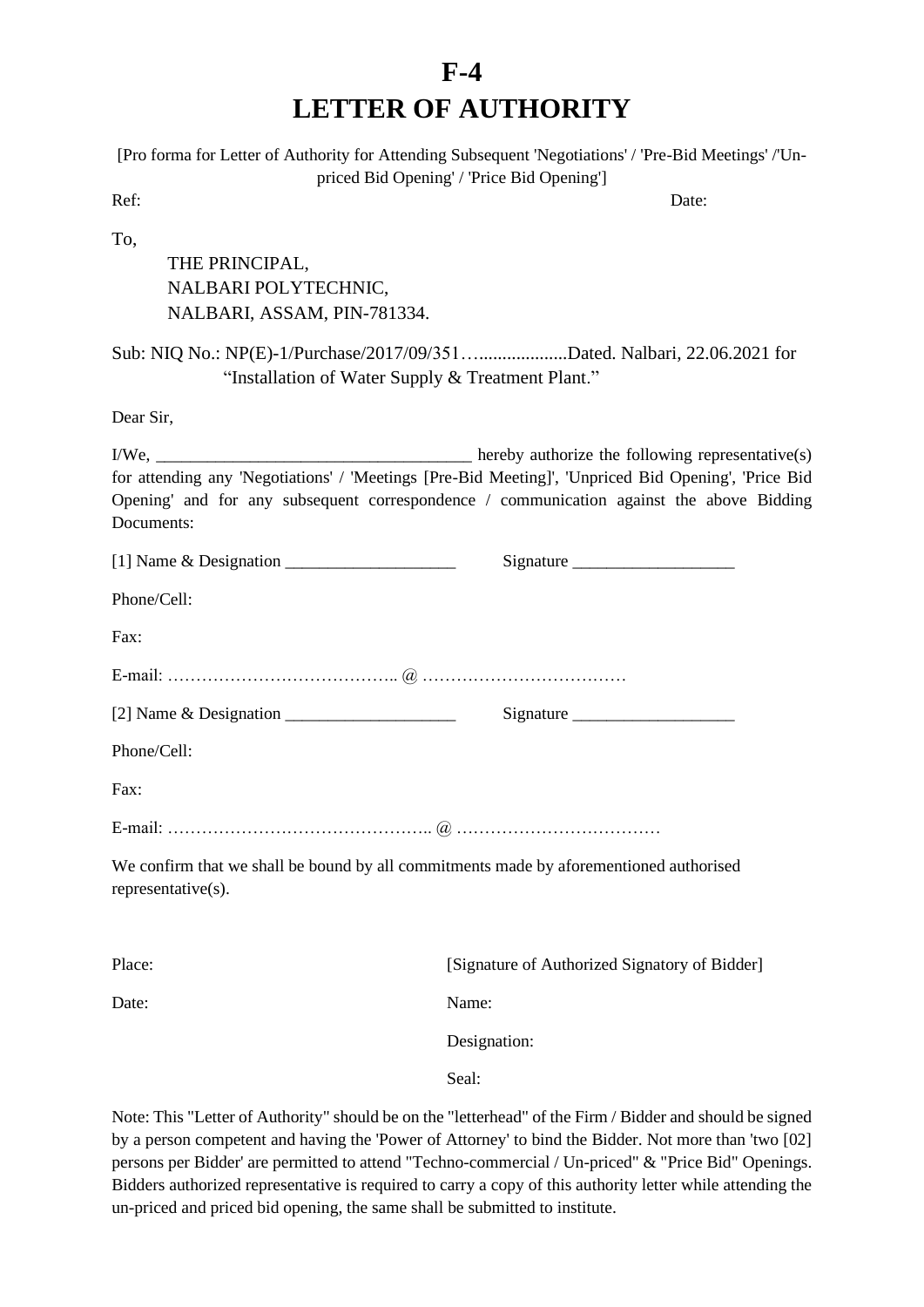# **"NO DEVIATION" CONFIRMATION"**

To,

THE PRINCIPAL, NALBARI POLYTECHNIC, NALBARI, ASSAM, PIN-781334.

Sub: NIQ No.: NP(E)-1/Purchase/2017/09/351....................Dated. Nalbari, 22.06.2021 for "Installation of Water Supply & Treatment Plant."

Dear Sir,

We understand that any 'deviation / exception' in any form may result in rejection of Bid. We, therefore, certify that we have not taken any 'exception / deviation' anywhere in the Bid and we agree that if any 'deviation / exception' is mentioned or noticed, our Bid may be rejected.

Place: [Signature of Authorized Signatory of Bidder] Date: Name: Designation: Seal: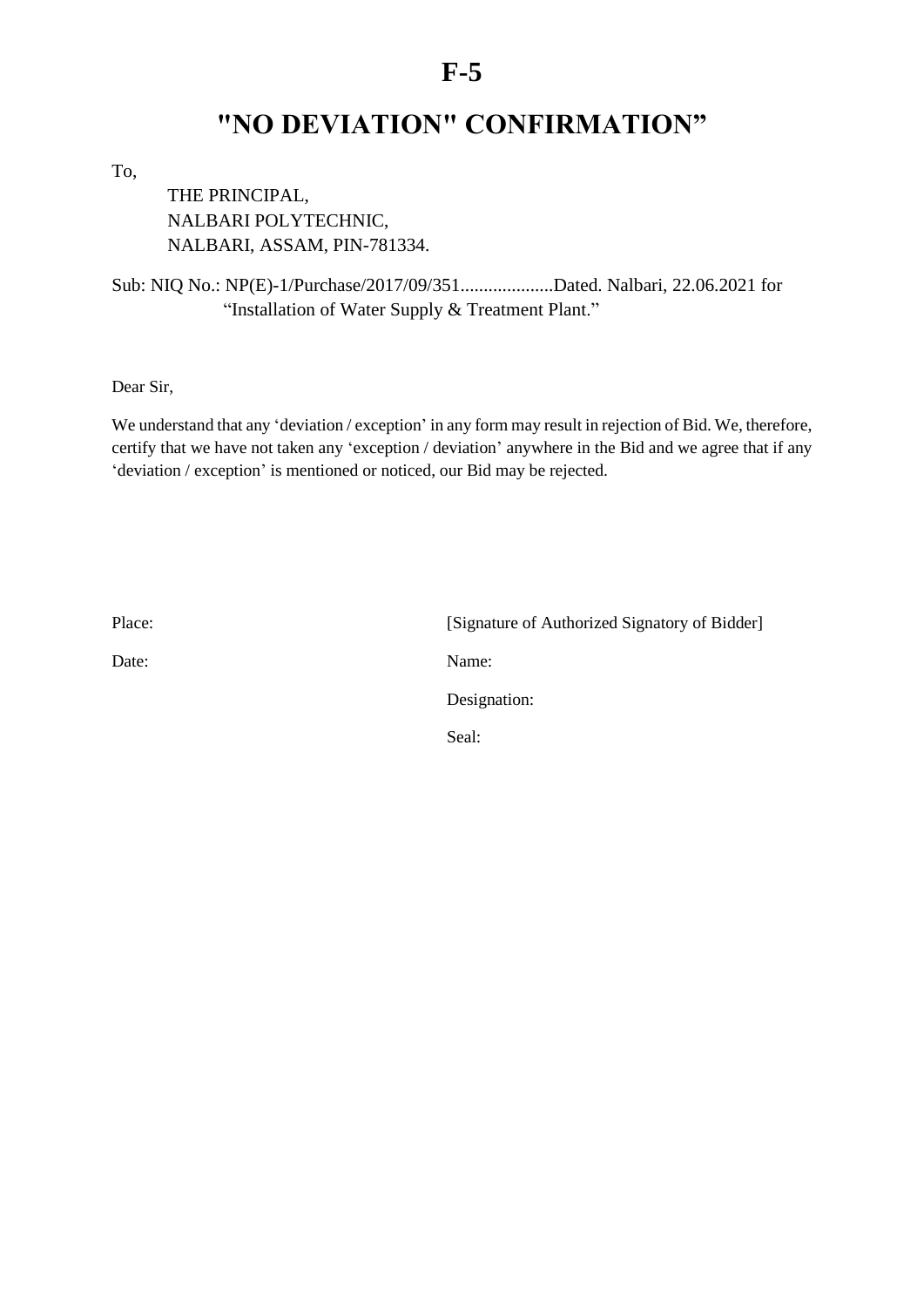## **ACKNOWLEDGEMENT CUM CONSENT LETTER**

**(On receipt of tender document/information regarding the tender, Bidder shall acknowledge the receipt and confirm his intention to bid or reason for non-participation against the enquiry / tender through e-mail/fax to concerned executive issued the tender, by filling up the Format)**

To,

THE PRINCIPAL, NALBARI POLYTECHNIC, NALBARI, ASSAM, PIN-781334.

Sub: NIQ No.: NP(E)-1/Purchase/2017/09/351...................Dated. Nalbari, 22.06.2021 for "Installation of Water Supply & Treatment Plant."

Dear Sir,

We hereby acknowledge receipt of a complete set of bidding document along with enclosures for subject item/job and/or the information regarding the subject tender.

\_\_\_\_\_\_\_\_\_\_\_\_\_\_\_\_\_\_\_\_\_\_\_\_\_\_\_\_\_\_\_\_\_\_\_\_\_\_\_\_\_\_\_\_\_\_\_\_\_\_\_\_\_\_\_\_\_\_\_\_\_\_\_\_\_\_\_\_\_

 We intend to bid as requested for the subject item/job and furnish following details with respect to our quoting office:

Postal Address with Pin Code:

Telephone Number: ....................

Fax Number: ....................

Contact Person: ....................

E-mail Address:

Mobile No.: ....................

Date: ....................

Seal/Stamp: ......................

We are unable to bid for the reason given below:

Reasons for non-submission of bid:

Agency's Name: ....................

Signature: ....................

Name: .......................

Designation: ....................

Date: ......................

Seal/Stamp: .....................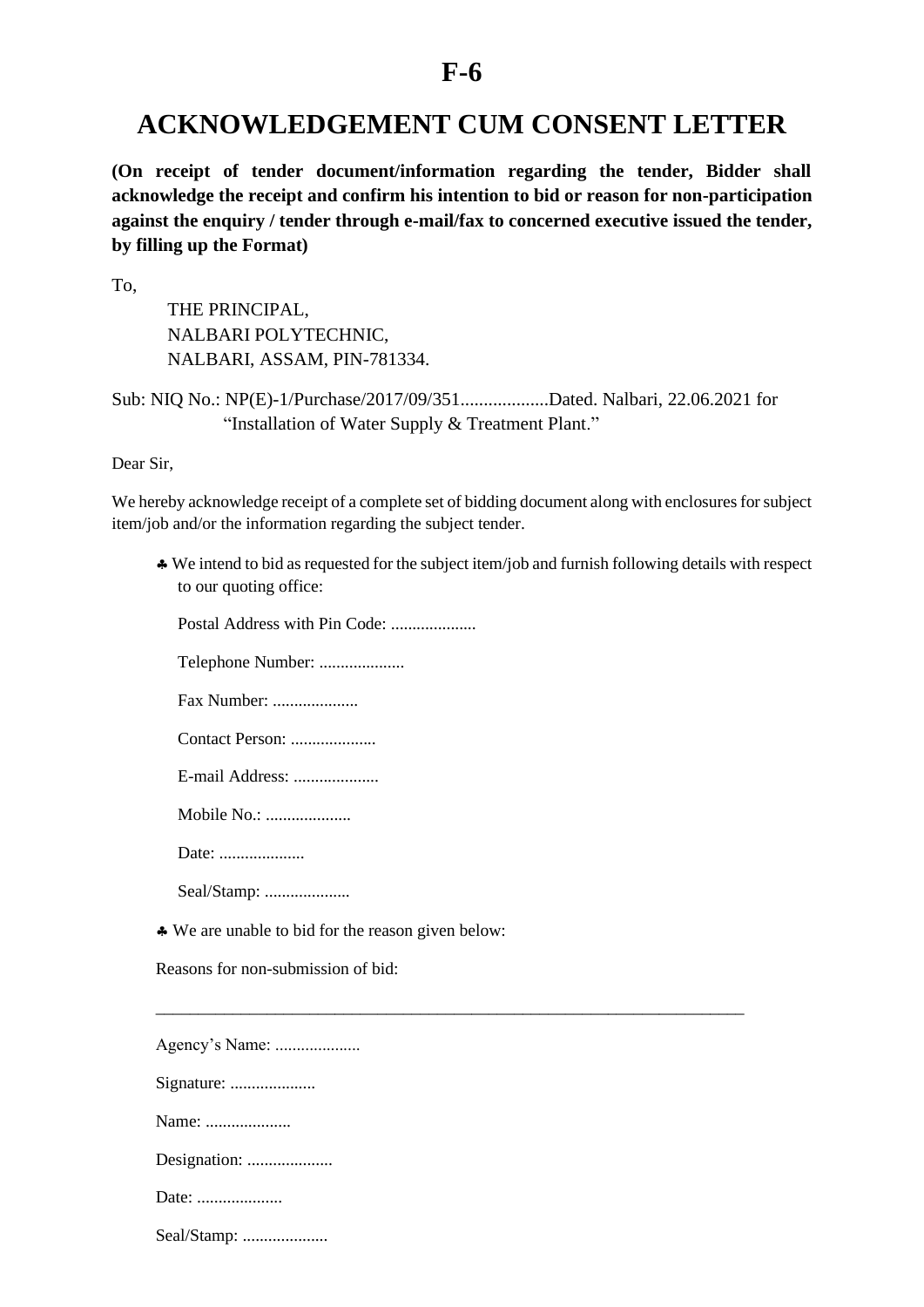# **UNDERTAKING ON LETTERHEAD**

To,

THE PRINCIPAL, NALBARI POLYTECHNIC, NALBARI, ASSAM, PIN-781334.

Sub: NIQ No.: NP(E)-1/Purchase/2017/09/351……...................Dated. Nalbari, 22.06.2021 for "Installation of Water Supply & Treatment Plant."

Dear Sir,

|      | We hereby confirm that "The contents of this Tender Document No. |                  |  |  |         |                                                                                               |      |
|------|------------------------------------------------------------------|------------------|--|--|---------|-----------------------------------------------------------------------------------------------|------|
| have | not                                                              | been modified or |  |  | altered | $-$ by                                                                                        | M/s. |
|      |                                                                  |                  |  |  |         | (Name of the bidder with complete address). In case, it is found that the tender document has |      |
|      |                                                                  |                  |  |  |         | been modified / altered by the bidder, the bid submitted by                                   |      |
|      |                                                                  |                  |  |  |         |                                                                                               |      |

| Place: | [Signature of Authorized Signatory of Bidder] |
|--------|-----------------------------------------------|
| Date:  | Name:                                         |
|        | Designation:                                  |
|        | Seal:                                         |
|        |                                               |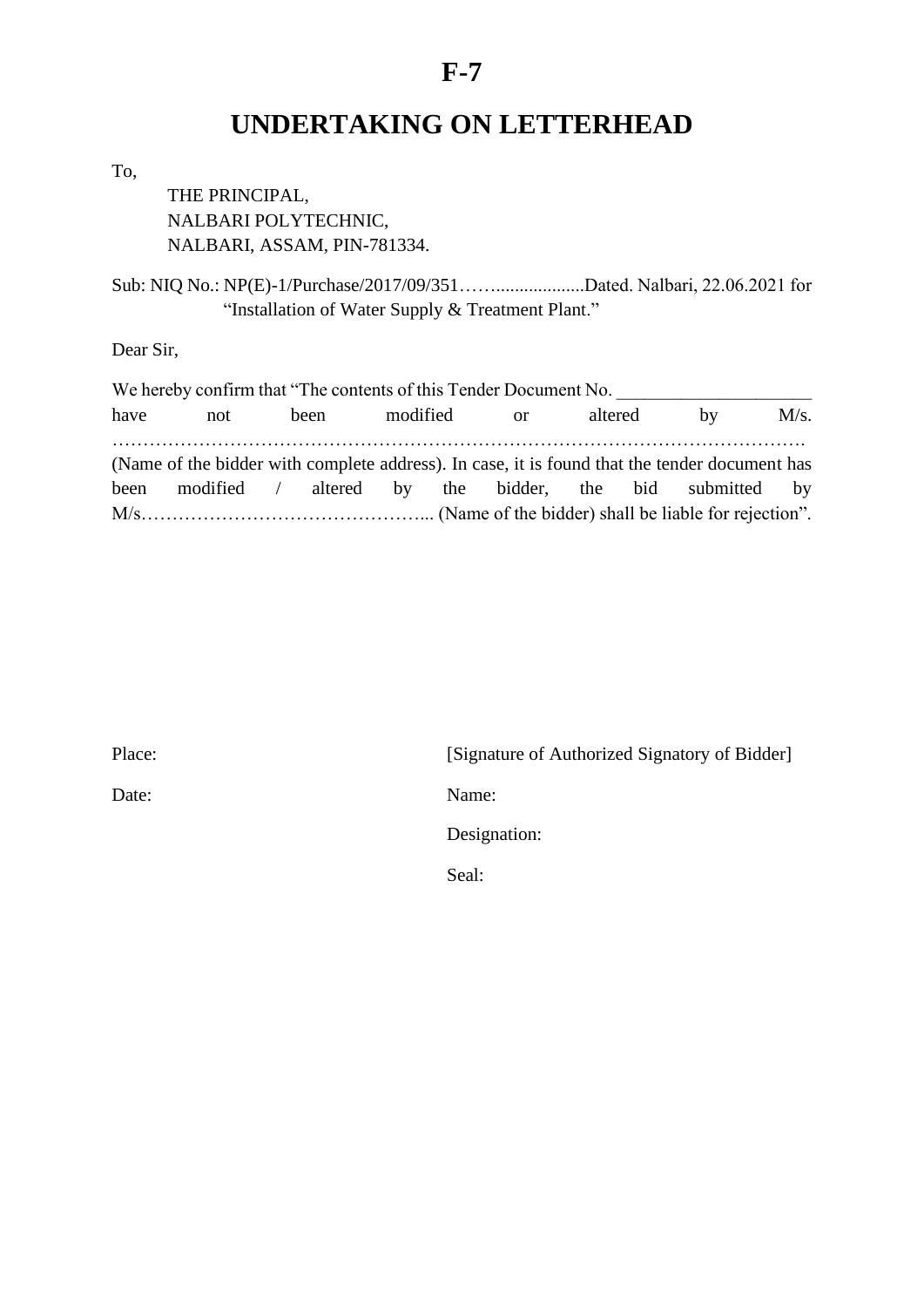# **F-8 BIDDER'S EXPERIENCE**

To,

THE PRINCIPAL, NALBARI POLYTECHNIC, NALBARI, ASSAM, PIN-781334.

Sub: NIQ No.: NP(E)-1/Purchase/2017/09/351……....................Dated. Nalbari, 22.06.2021 for "Installation of Water Supply & Treatment Plant."

| Sl. No. | Descript ion<br>of the<br>Services | LOA/WO<br>No. and<br>date | Full Postal Address &<br>phone nos. of Client.<br>Name, designation<br>and address of<br>Engineer/ Officer-in<br>Charge (for cases<br>other than purchase) | Value of<br>Contract<br>/Order<br>(Specify<br>Currency<br>Amount) | Date of Commencement<br>of Services | Scheduled<br><b>Completion Time</b><br>(Months) | Date of Actual<br>Completion | Reasons for<br>delay in<br>execution, if any |
|---------|------------------------------------|---------------------------|------------------------------------------------------------------------------------------------------------------------------------------------------------|-------------------------------------------------------------------|-------------------------------------|-------------------------------------------------|------------------------------|----------------------------------------------|
|         | $\mathbf{2}$                       |                           |                                                                                                                                                            |                                                                   |                                     |                                                 | 8                            | 9                                            |
|         |                                    |                           |                                                                                                                                                            |                                                                   |                                     |                                                 |                              |                                              |
|         |                                    |                           |                                                                                                                                                            |                                                                   |                                     |                                                 |                              |                                              |
|         |                                    |                           |                                                                                                                                                            |                                                                   |                                     |                                                 |                              |                                              |

Place: [Signature of Authorized Signatory of Bidder]

Date: Name:

Designation:

Seal: